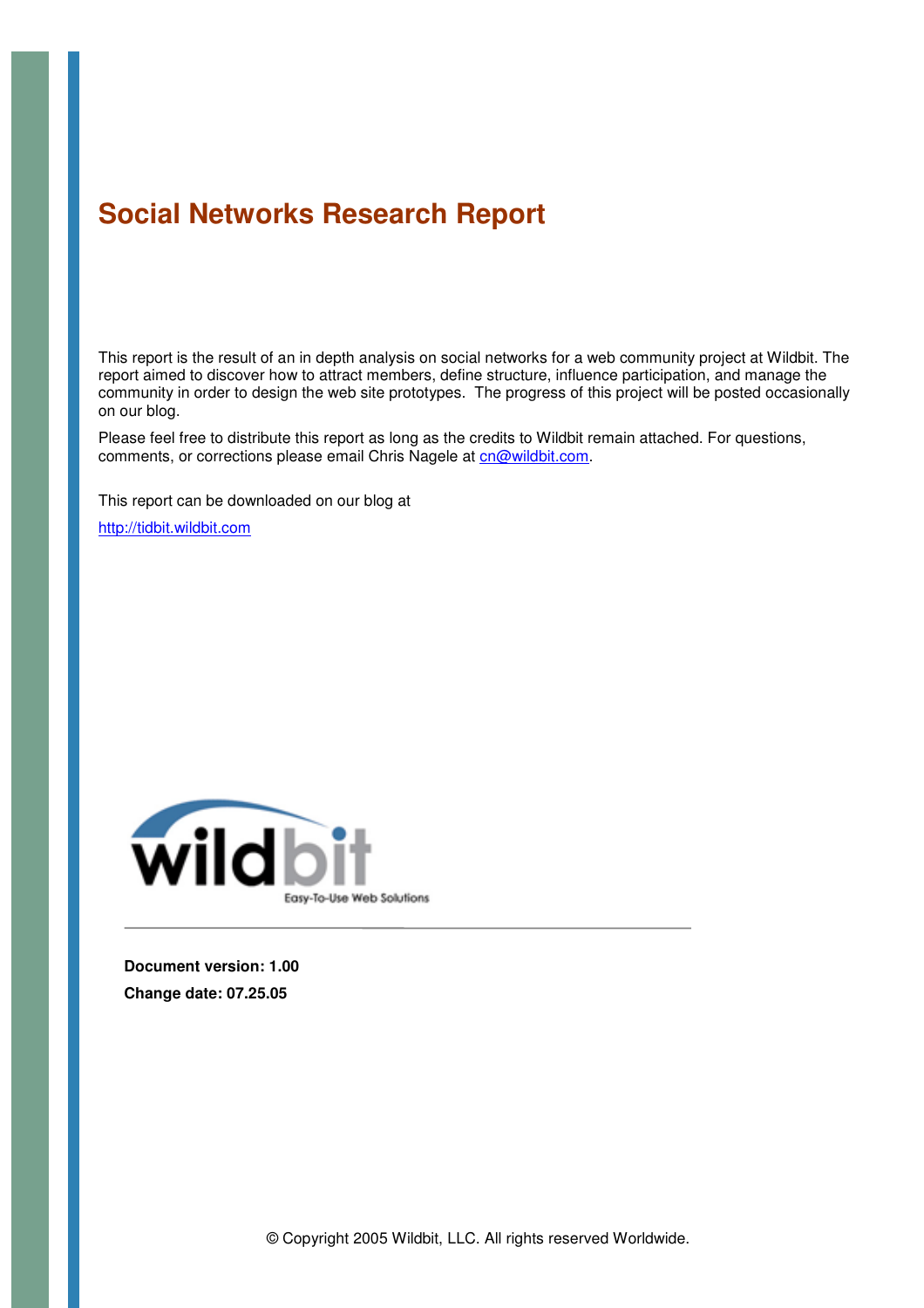# **Table of contents\_\_\_\_\_\_\_\_\_\_\_\_\_\_\_\_\_\_\_\_\_\_\_\_\_\_\_\_\_\_\_\_\_\_**

| <b>Table of contents</b>                                     | 2  |
|--------------------------------------------------------------|----|
| 0 Relevant Resources                                         | 4  |
| <b>0 Relevant Resources</b>                                  | 4  |
| 1 General guidelines of community design                     | 6  |
| 2 Attracting new members                                     | 7  |
| 2.1 Methods of persuasion of a potential user                | 7  |
| 2.2 Encouraging users to invite friends                      | 8  |
| 2.3 Entry barrier                                            | 9  |
| 2.4 Guidance for new members                                 | 9  |
| 3 Structure of the community                                 | 12 |
| 3.1 Member profiles                                          | 12 |
| 3.2 Member connections                                       | 13 |
| 3.3 Adding connections                                       | 15 |
| 3.4 Member reputation                                        | 16 |
| 3.5 Paid membership                                          | 18 |
| 3.6 Fake members                                             | 18 |
| 3.7 Lurkers                                                  | 18 |
| 4 Encouraging user participation                             | 20 |
| 4.1 Using uniqueness                                         | 20 |
| 4.2 Using controversy                                        | 20 |
| 4.3 Using individual recognition                             | 21 |
| 4.4 By discouraging low quality contributions (moderation)21 |    |
| 4.5 Using goal setting                                       | 23 |
| 4.6 Using E-Mail notifications                               | 24 |
| 4.7 By showing the activity of community                     | 24 |
| <b>5 Stimulating Social Interactions</b>                     | 26 |
| 5.1 By common Interests                                      | 26 |
| 5.3 By common current life transitions                       | 27 |
| 5.4 By shared experience                                     | 28 |
| 5.5 By shared education                                      | 29 |
| 5.6 By showing the distance                                  | 29 |
| 5.7 By service: Photo Albums                                 | 30 |
| 5.8 By service: Profile watching                             | 30 |
| 5.9 By service: Reconnect                                    | 31 |
| 5.10 By service: Groups by interests                         | 31 |
| 5.11 By service: content rating                              | 32 |

| Wildbit, LLC | Social Networks Research Report |  |
|--------------|---------------------------------|--|
|              |                                 |  |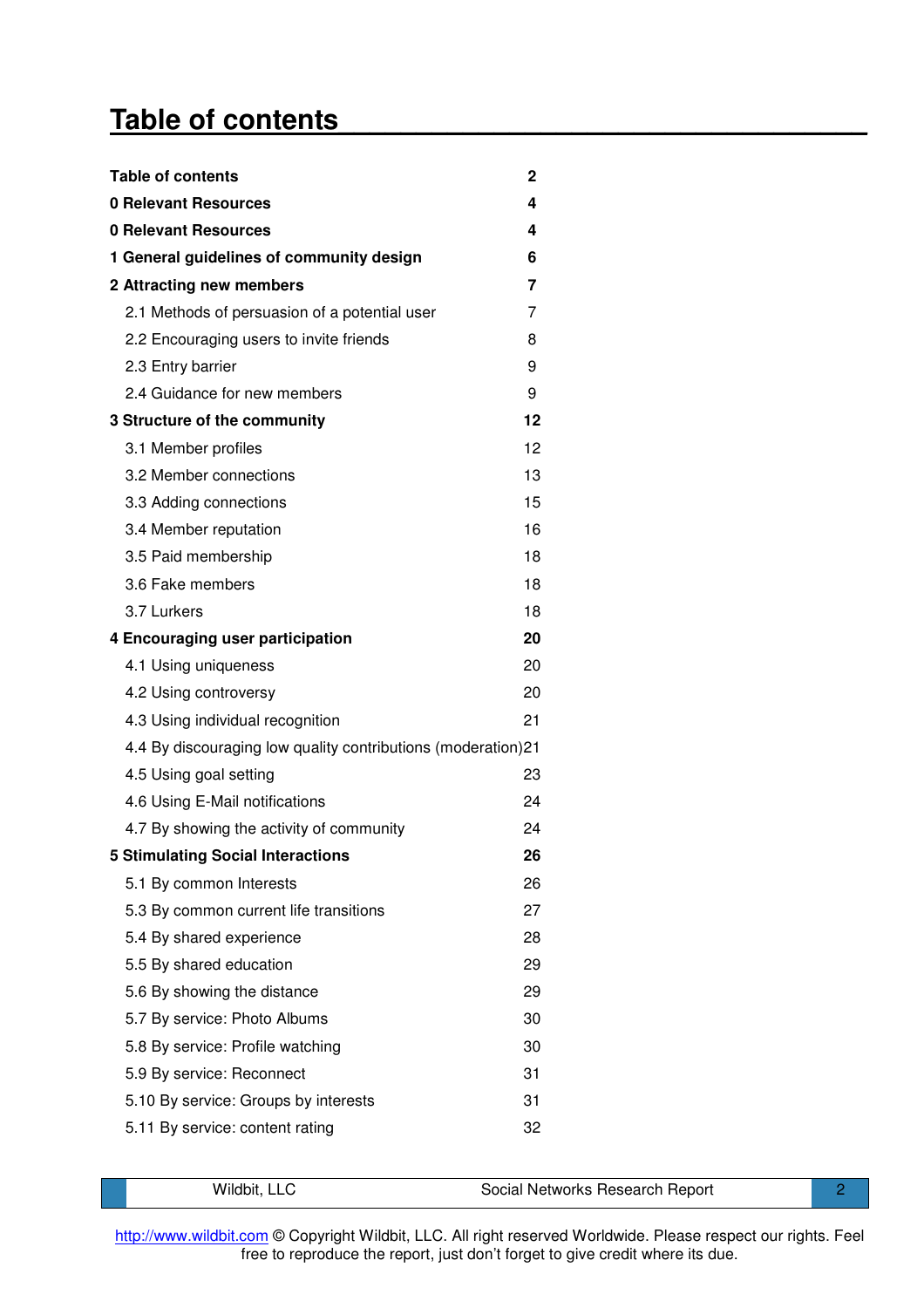| X Sources Used                                   |    |  |
|--------------------------------------------------|----|--|
| 5.15 By service: Member bookmarking              | 34 |  |
| 5.14 By service: Polls                           | 34 |  |
| 5.13 By service: Blogs                           | 34 |  |
| 5.12 By service: Invitations to offline-meetings | 33 |  |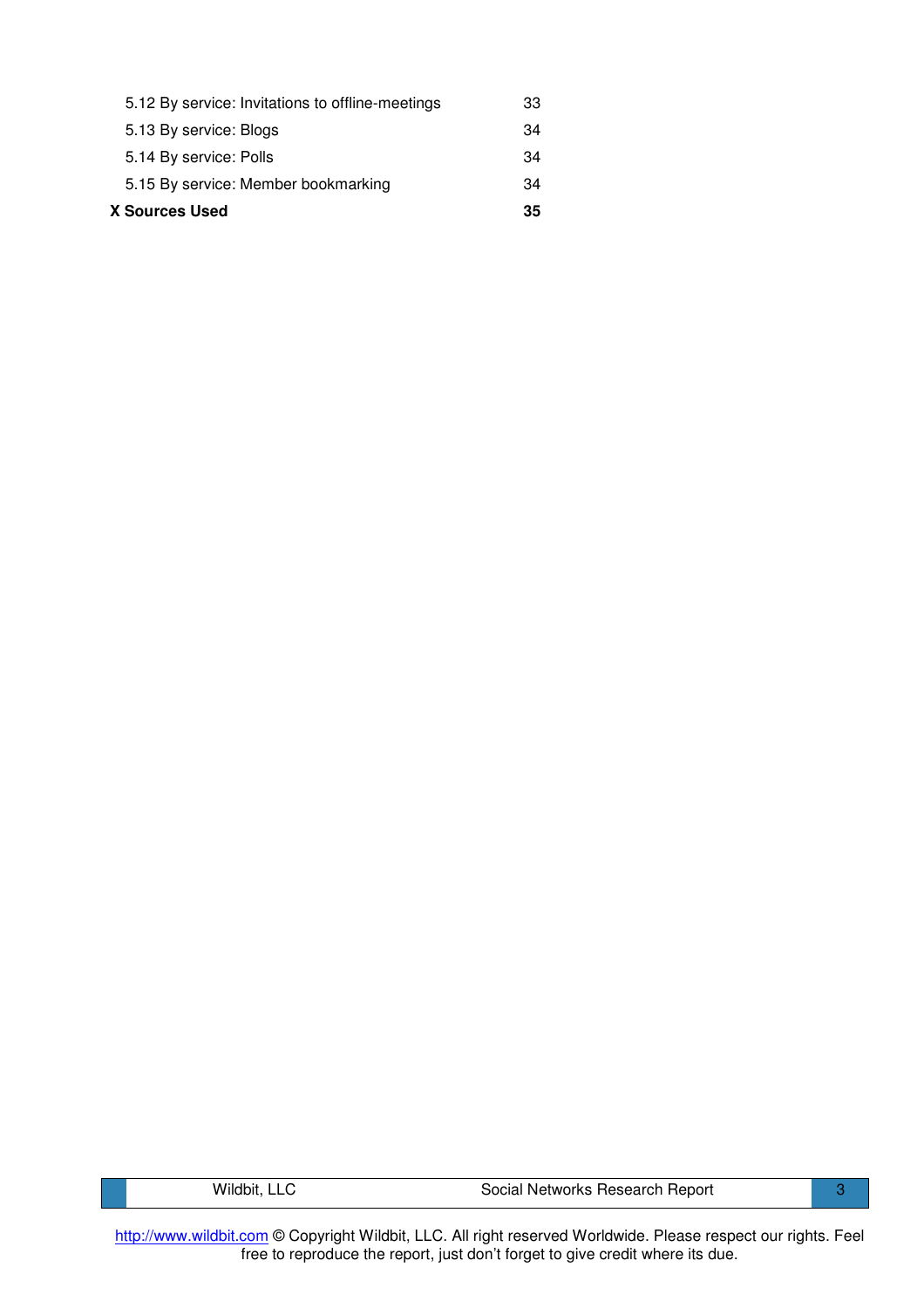# **0 Relevant Resources\_\_\_\_\_\_\_\_\_\_\_\_\_\_\_\_\_\_\_\_\_\_\_\_\_\_\_\_\_\_**

#### **Entertainment Networks:**

| MeetUp.com      | Meetup.com is a networking site almost entirely devoted to arranging meetings for<br>communities with like-minded interests. Unlike most other social networks, where the<br>focus is towards user profiles and the networks of personal friends or associates,<br>Meetup organizes local interest groups that meet monthly at local cafes and<br>establishments. Meetup earns money from establishments that pay to be listed as<br>possible venues for these meetings, and also from services such as text advertising and<br>its advanced MeetupPlus functionality.                                                                                                                             |
|-----------------|----------------------------------------------------------------------------------------------------------------------------------------------------------------------------------------------------------------------------------------------------------------------------------------------------------------------------------------------------------------------------------------------------------------------------------------------------------------------------------------------------------------------------------------------------------------------------------------------------------------------------------------------------------------------------------------------------|
| evite.com       | Almost the same as MeetUp. Allows users to create invitations for events, send them to<br>friends, set up places to meet, and coordinate the event.                                                                                                                                                                                                                                                                                                                                                                                                                                                                                                                                                |
| Ryze.com        | Ryze was originally an online business networking site, but members have also been<br>using the site to communicate with other members for dating and other social networking<br>purposes through the use of photos in each member's profile. It is a free service, but<br>members can also subscribe to gold membership, which is a paid service that enables<br>members to perform advanced searches. The Ryze site also organizes events for people<br>offline. Ryze profiles contain guest books for other members to leave messages or e-<br>mails for other users. It also lists a section for classifieds which members can post to.<br>The site currently contains about 250,000 profiles. |
| Friendster.com  | Friendster is primarily a site for social connections: for dating through one's own friends<br>and their friends; for making new friends; and for helping friends to meet new people. A<br>member's photo and profile are only shown to people in their personal network and<br>messages can only be sent and received from those with a mutual network of friends.<br>Size of the Friendster network is about 17 million profiles.                                                                                                                                                                                                                                                                |
| Orkut.com       | Orkut has attracted a lot of attention because of its ties with Google, for whom the site<br>developer works for. Primarily a social site, Orkut has a relatively low user base as<br>it requires an invitation to join. Communities are created under thirty or so general<br>category headings and contain usual message forums and events listings. Orkut has<br>been criticized for its poor privacy policy, which has recently been revised.                                                                                                                                                                                                                                                  |
| LiveJournal.com | LiveJournal is basically a blogging service, but the members can add other members as<br>friends, thus getting a summary blog line of their blog entries.                                                                                                                                                                                                                                                                                                                                                                                                                                                                                                                                          |
| MySpace.com     | MySpace is another network with a slightly blurred target, but mostly friend oriented.<br>MySpace is becoming popular among teens and young people. One interesting feature<br>is that musical artists are allowed to create their own profiles and are given the option to<br>post streaming MP3s of their songs to build up larger fan bases. Some bands even allow<br>the MP3s to be downloaded. Size: 14.5 million profiles.                                                                                                                                                                                                                                                                   |

|  | ___ | Report<br>⊰ocial<br>l Networks Research |  |
|--|-----|-----------------------------------------|--|
|--|-----|-----------------------------------------|--|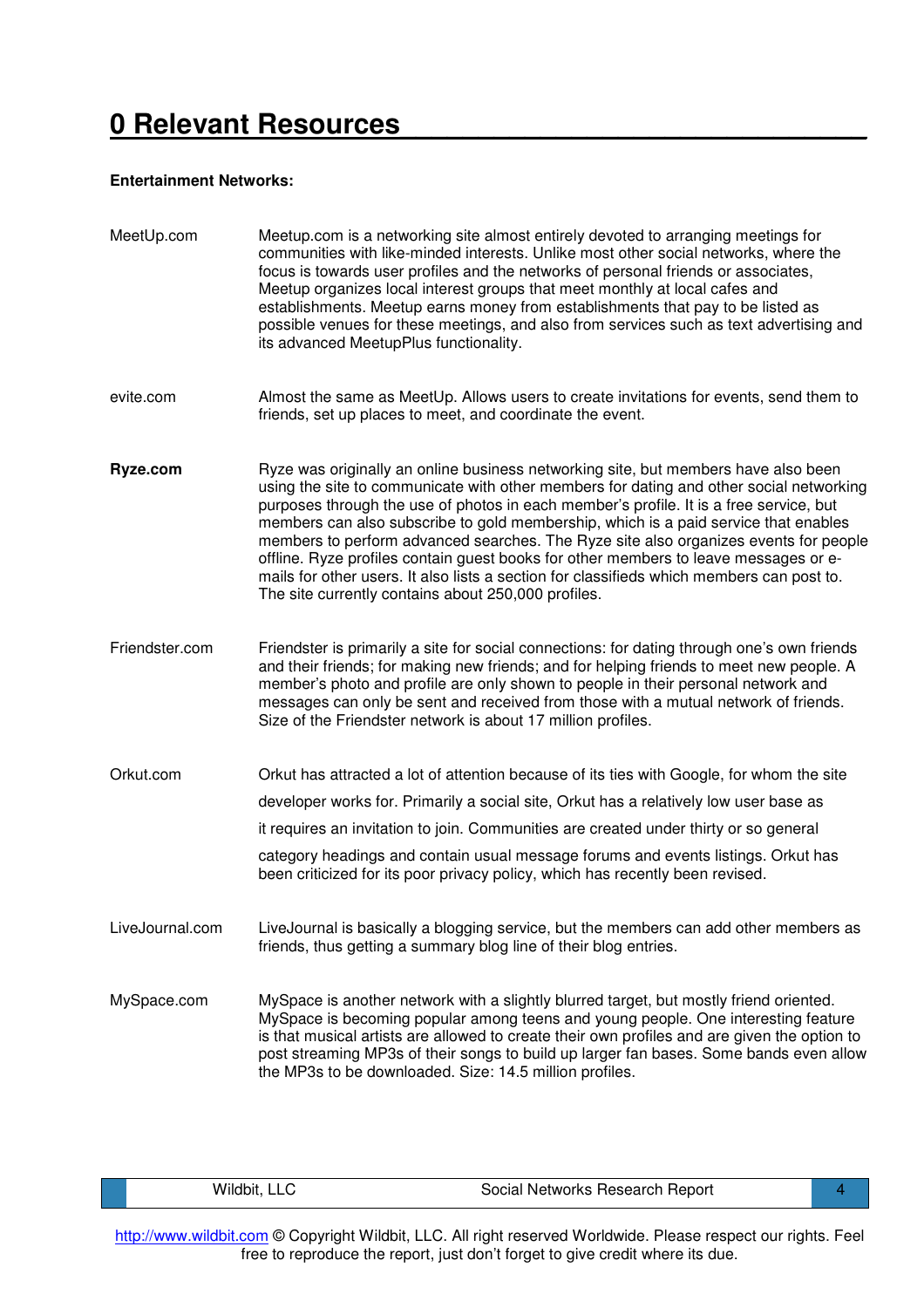| Tribe.net | Tribe aims to keep its services to members free of charge by deriving revenue from job<br>postings and featured listings. While Tribe is primarily used for social purposes, for<br>example if someone moves to a new area and they are looking for information on<br>accommodation or restaurants or concerts, the site does include professional elements<br>such as job postings. As well as each user having a defined set of friends, Tribe contains<br>many categories of communities where each community is termed a tribe, and a<br>message forum and events listing is associated with that tribe. Messages from forums<br>are also made available in RSS format for use in desktop news aggregating applications. |
|-----------|------------------------------------------------------------------------------------------------------------------------------------------------------------------------------------------------------------------------------------------------------------------------------------------------------------------------------------------------------------------------------------------------------------------------------------------------------------------------------------------------------------------------------------------------------------------------------------------------------------------------------------------------------------------------------------------------------------------------------|
| WhoAt.com | WhoAt is a social networking and dating site designed for mobile phones. You tell it<br>where you are and it tells you where your friends and nearby potential friends are.<br>WhoAt works via mobile phone browsers, SMS, and standard web browsers.                                                                                                                                                                                                                                                                                                                                                                                                                                                                        |

#### **Business Networks:**

| LinkedIn.Com | LinkedIn looks like the most professional looking of all the social networking services,<br>and is very oriented toward your professional network and not your broader personal<br>network. In fact, unlike almost all the other sites, LinkedIn doesn't allow for you to add a<br>photo to your profile page. Linkedln allows members to look for jobs, seeking out experts<br>in a particular area, or to make contact with other professionals through a chain of<br>trusted connections. LinkedIn is probably the site with the least potential for social<br>purposes. Size of the LinkedIn network is about 2.5 million profiles. |
|--------------|-----------------------------------------------------------------------------------------------------------------------------------------------------------------------------------------------------------------------------------------------------------------------------------------------------------------------------------------------------------------------------------------------------------------------------------------------------------------------------------------------------------------------------------------------------------------------------------------------------------------------------------------|
| Ecademy.com  | Ecademy is a business networking site built up of a network of trusted business<br>connections for people to share contacts and business opportunities. It is free to join,<br>however membership can be upgraded to power networker. It has a list of Ecademy<br>clubs that its members can join, as well as listings of meetings and when they will be<br>taking place. It also contains a list of networking regions globally for arranging meetings<br>and events offline.                                                                                                                                                          |
| OpenBC.com   | "The European Version of LinkedIn". Initially free, but has a golden membership, which<br>gives access to extending features.                                                                                                                                                                                                                                                                                                                                                                                                                                                                                                           |
| Spoke.com    | Spoke is a professional networking site that helps people build their business network<br>connections online. Spoke helps its members to increase their prospects for<br>opportunities, and in helping to find a job it also enables members to obtain referrals<br>through people they already know.                                                                                                                                                                                                                                                                                                                                   |

| Wildbit, LLC | Social Networks Research Report |  |
|--------------|---------------------------------|--|
|--------------|---------------------------------|--|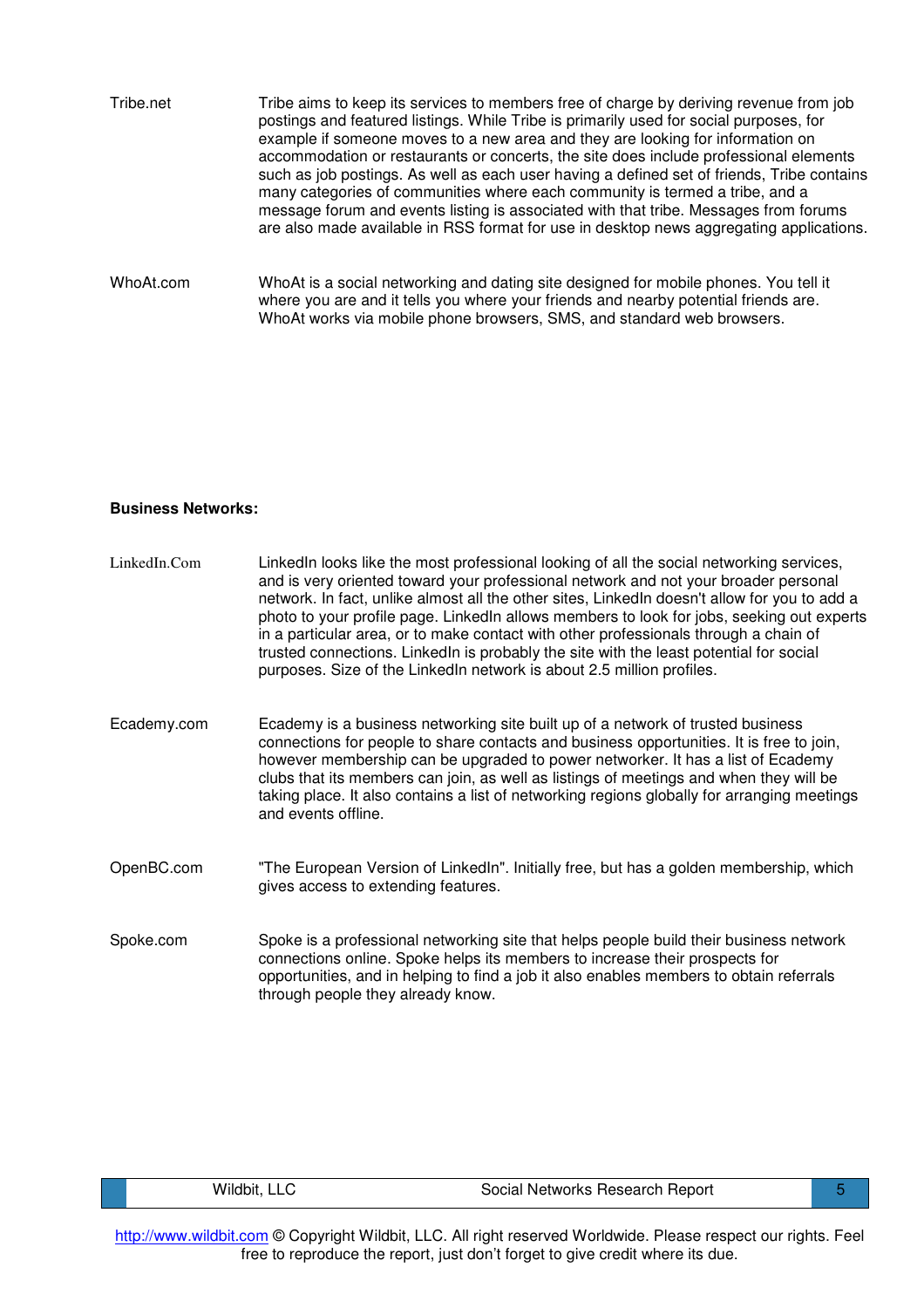# **1 General guidelines of community design\_\_\_\_\_\_\_\_\_\_\_\_**

Communities are not created; they evolve. The growth of an online community takes time and effort. Relationships must be initiated based on trust, and then carefully cultivated. Organizations must identify a sequence of steps to increase a constituent's level of involvement and offer a variety of participation options that work to engage different components of their audience. To build a vibrant online community, organizations need more than an individual's donation or membership application — they need ongoing interaction opportunities that will keep a constituent engaged and developing into a lifelong supporter. In addition to defining a set of interactions, goals must be clearly articulated. Organizations must ask themselves fundamental questions about the nature of the online community that they are building.

General guidelines are listed below and are provided in depth in the next sections of the document:

Communicate the purpose of the community and provide guidance for new members (Section 2) Provide valuable content and encourage members to contribute their own (Section 4) Help members to establish trustful relationships and strong emotional ties (Section 3) Provide possibilities of growth, self-identification and individual recognition to members (Section 4) Stimulate interaction between members; cultivate cyclic rhythms for events and communications (Section 5)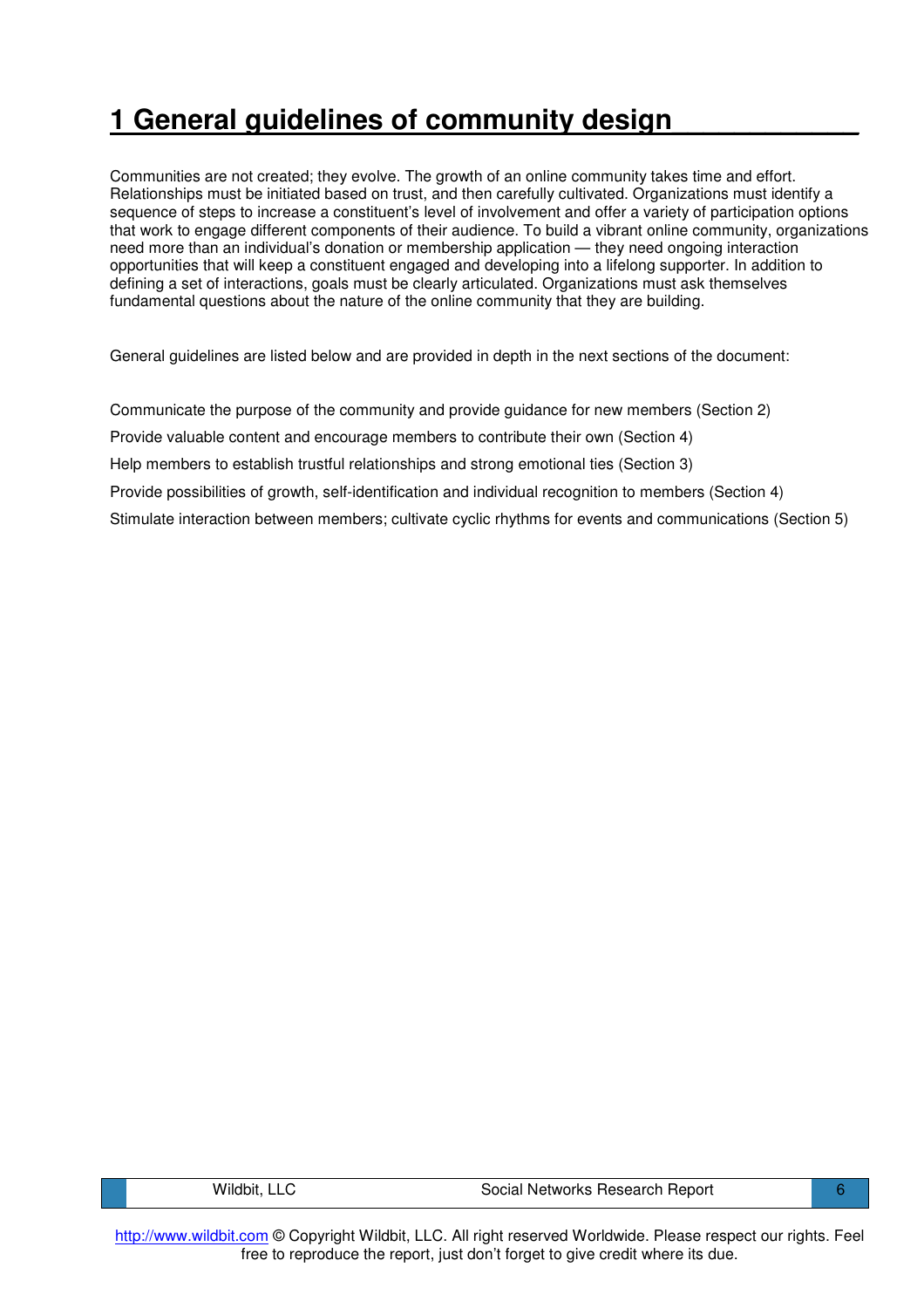# **2 Attracting new members\_\_\_\_\_\_\_\_\_\_\_\_\_\_\_\_\_\_\_\_\_\_\_\_\_\_**

### **2.1 Methods of persuasion of a potential user**

In order to facilitate the potential user's decision to enter a community, i.e. to register, the community web-site should clearly show its benefits to a visitor. Practically all online network sites have it on their start pages.

One of the great examples is **LinkedIn**:



**MeetUp**, whose goal is to organize offline meetings of people based on interests, shows what users can do using real examples (on the left).



Not less important is to clearly show that membership is free. Usually it is shown beside the Join button:



| Wildbit | ' ocialد<br>l Networks Research Report |  |
|---------|----------------------------------------|--|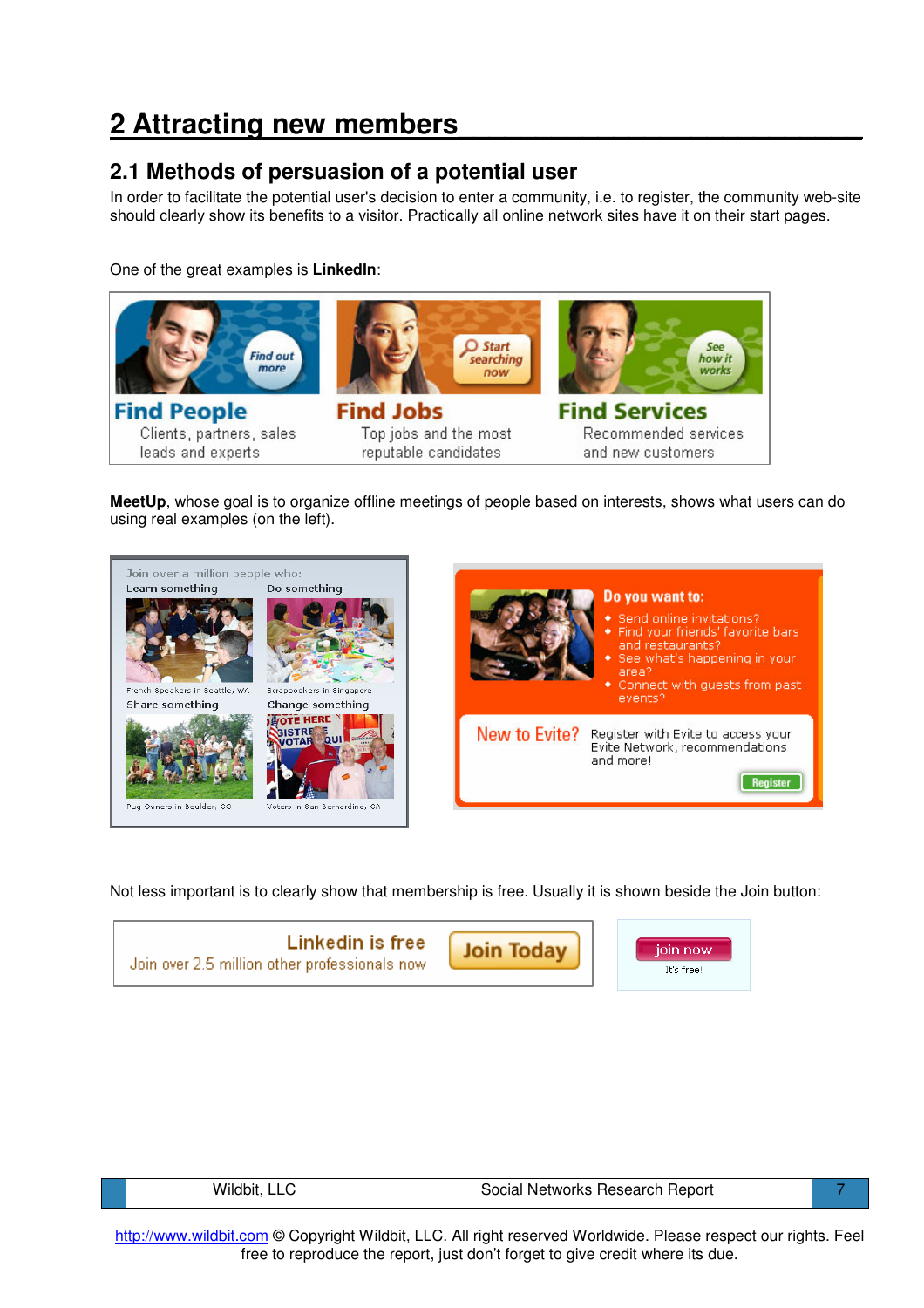Less formal networks allow users possibility "to look inside" the site and to see the existing interest groups, forum discussions and even view existing members, but the personal information stays private for unregistered users. For example **MeetUp** allows users to find groups by interest and location:

|                                            | <b>FIND A GROUP</b>             |
|--------------------------------------------|---------------------------------|
| e.g., Knitting, Elvis, French, Yoga        |                                 |
| Browse all interests or Browse by location |                                 |
|                                            | Want to learn more? Take a tour |

The following table summarizes the methods of persuasion in current social networking sites:

|                            | LinkedIn | Tribe | openBC       | Ryze | MeetUp eVite |   | MySpace |
|----------------------------|----------|-------|--------------|------|--------------|---|---------|
| Statement of user benefits | X        | X     | X            | X    | X            | X | X       |
| Statement of freeness      | X        | X     | $\mathsf{x}$ | X    |              | X |         |
| Size of current network    | X        |       |              |      |              |   |         |
| Guided Tour                | X        |       | X            |      | X            |   | X       |
| Success stories            | X        | X     | X            | X    |              |   |         |
| What the press says        | X        | X     | X            | X    | X            |   |         |
| Partial access to content  |          | x     |              | X    | X            | X | X       |

It is worth noticing that MySpace has the weakest attracting features on its web site, but still it is reported that the number of members grow. It looks like the main reason for growth is activity of current members in inviting others.

#### **Suggestions:**

Automatically make a connection between the member, who sent an invitation to join, and the user who has accepted the invitation.

### **2.2 Encouraging users to invite friends**

Another way to attract new members is to force exiting members to invite their friends. Firstly, any network implicitly or explicitly fosters the competition on the number of one's friends: "the more connections you have, the more weight you have in the community". Though this competition should not be exaggerated, because the quality of connection is an important factor. It's of no use to have 100 contacts, if you have never met 90 of them. Usually, for new users it is important to get a minimum number of connections the first time. Further they become less active in inviting new people. The community can then offer bonuses for inviting new members.

There should be also a possibility to send link to some interesting content inside of the community to someone outside, so it can potentially awake his interests in the community.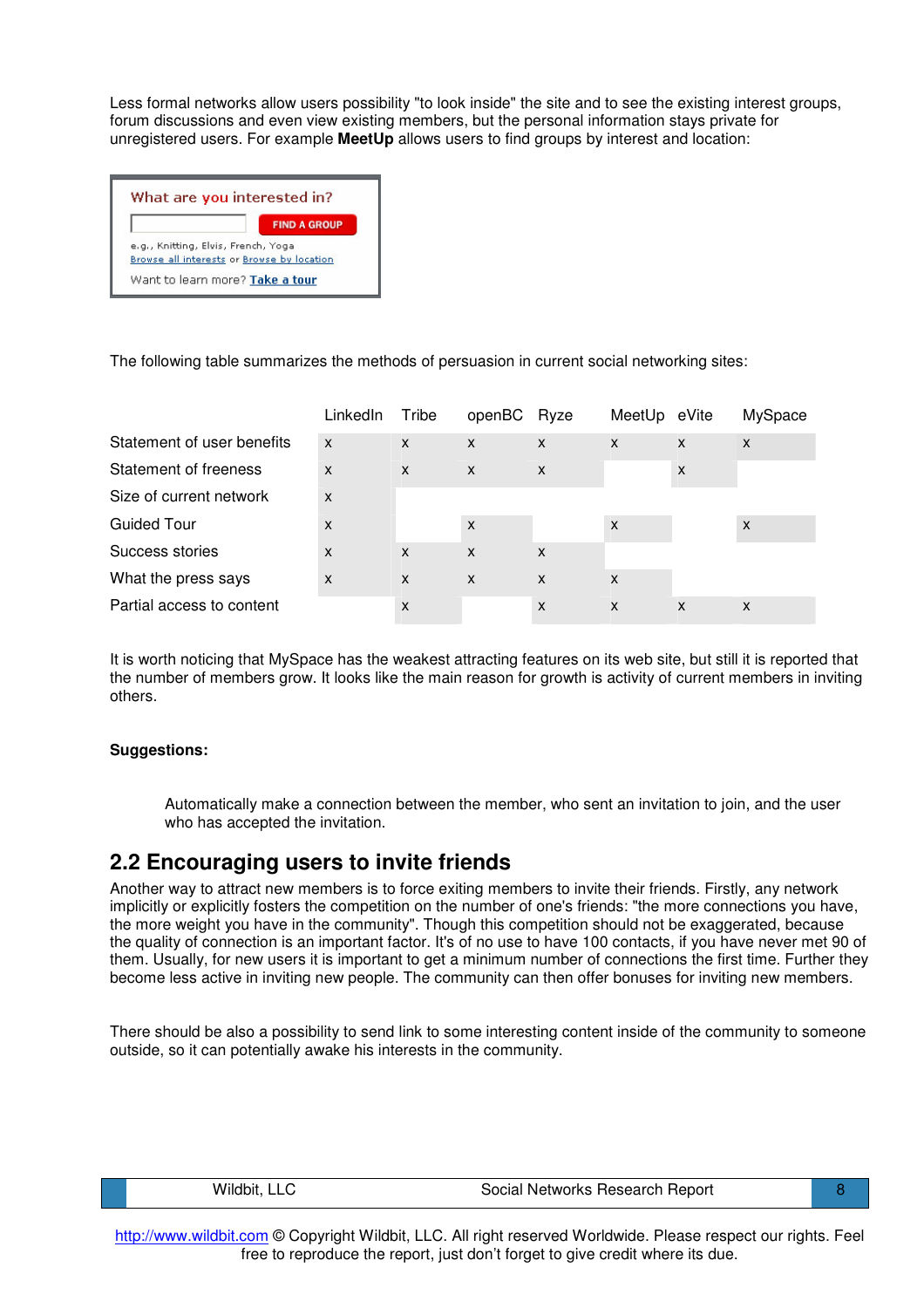- Provide the possibility to send a link to content to someone's email address
- Offer bonuses for inviting new members
- Do not exaggerate competition on the number of friends

### **2.3 Entry barrier**

In most cases, it should not be easy register for a community. "It's important to remember that just as a community includes some people, by definition it excludes others. The fine line between inclusion and exclusion can be referred to as the barrier to entry, and every community has one. The amount of energy you expend to join a community, the more the community means to you." [001]

This is especially true for the "serious" business networks (LinkedIn). The members of LinkedIn fill out a pretty big profile before they become visible to others. This increases quality of the community, since just-for-funmembers will not waste their time filling out the profile.

In the case of **Ryze**, they have a clunky user "home page" that you have to take time to fill out. **Tribe** is a bit easier then **Ryze**. **Friendster** is the easiest to fill out (provided you already have a decent picture) and relatively easy to find friends.

Orkut is one of the online communities that still invite-only. This is actually one of the known marketing methods, which is usually used at or before the product's launch in order to give customers a feeling of exclusiveness and to pretend the product has more value than it actually offers. As to online communities, the set of services that online community website can offer is nothing new and almost the same in all communities: profiles, forums, blogs. Thus a new community needs something unique to attract new members. Although it works well in the short term, usefulness of this method on the long run is doubtful. There is also a negative effect, if the revealed product is really nothing valuable or unique.

A second barrier of entry is that it often takes at least one person with a large existing network before many of the features of the service start being useful. With **LinkedIn**, this is particularly important, as you can't even search for people who you don't have 3rd degree connection with an existing friend. Thus it is important to provide the new user with guidance on how to find the people he knows and establish connections with them (see also 2.2).

#### **Suggestions:**

The more informal the community is, the smaller the entry barrier should be.

### **2.4 Guidance for new members**

The community should clearly state its benefits for a new member and inform him about key features. Otherwise, the newly registered user may not become a real member of the community.

| Wildbit, LLC | Social Networks Research Report |  |
|--------------|---------------------------------|--|
|              |                                 |  |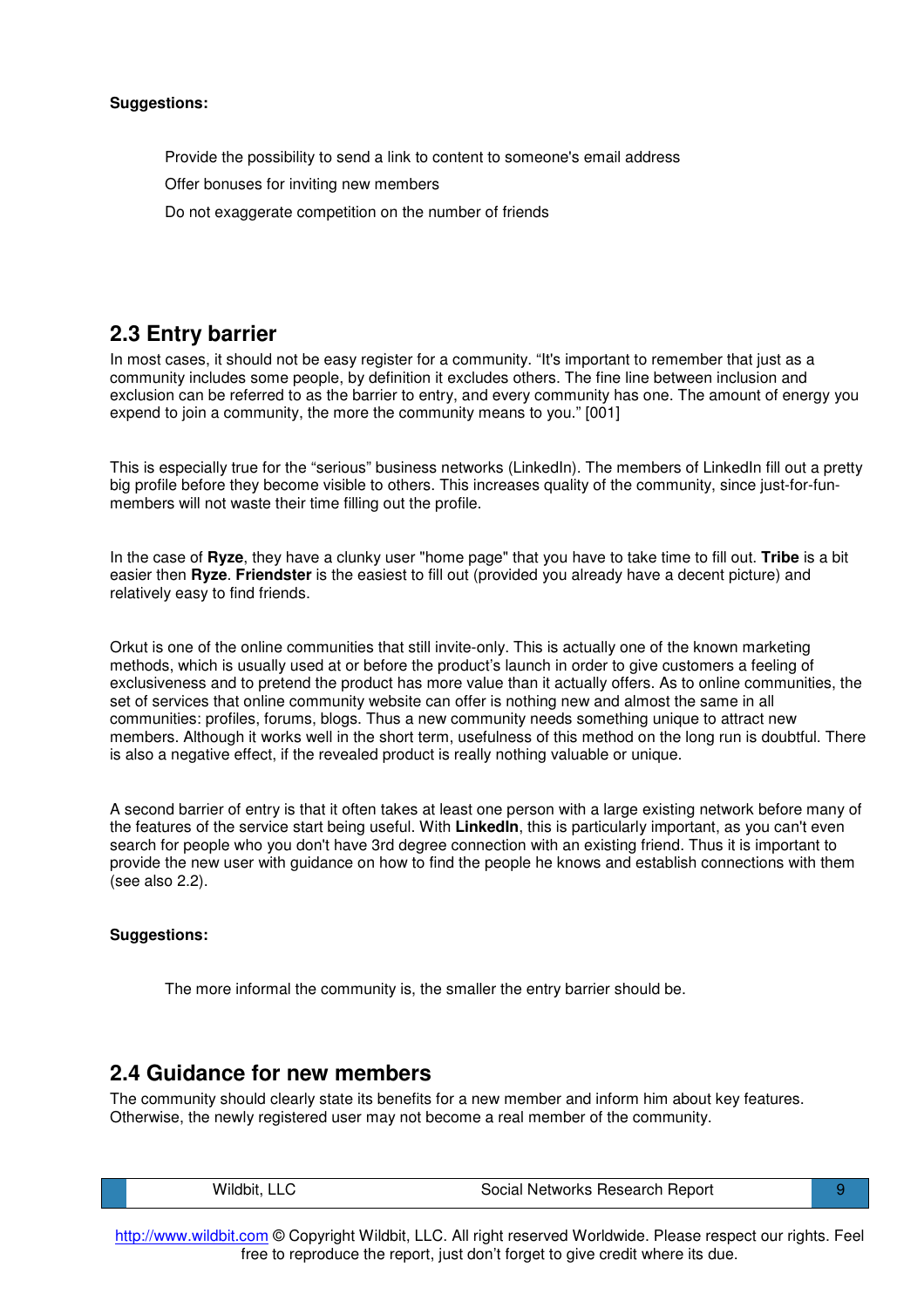**Tribe** provides a good "Getting started guide" after registration:



Another method to speed up the involvement of the new member in the community is to provide an opportunity for existing members to get to know him. This is actually made for example in **OpenBC** by showing the newly registered members (with pictures) on the main page, with the goal that someone can discover his real-world contact. However this method becomes less effective as the size of community increases, and the number of new members per day becomes too big to be shown on one page. In this case, some subset of the new members should be selected, based on higher possibility of contact (same place, same interests). In the entertainment communities, showing the pictures of new members can lead to the contact, if one person may look appealing to another.

LinkedIn displays the number of new members in your network (people you are connected with) since your last log in. The user can even click on this link and browse those members, refining the search. It is especially helpful for the beginner in the community since he is very curious about his network.



One of the communication patterns in physical communities is a history of community. "If you look at communities in the physical world that have sustained themselves for a long time, they always have an interesting back-story or history which is communicated to new members. The act of communicating it to new members becomes part of the ritual of membership, a community building act in and of itself." [004]

There are some practical ways to do that online: one is to express the back-story through words and images right in the community and make it accessible to visitors. Or you can encourage your more experienced members to tell the back-story, providing a kind of a greeter role - a person who hangs out and looks for new members and helps them.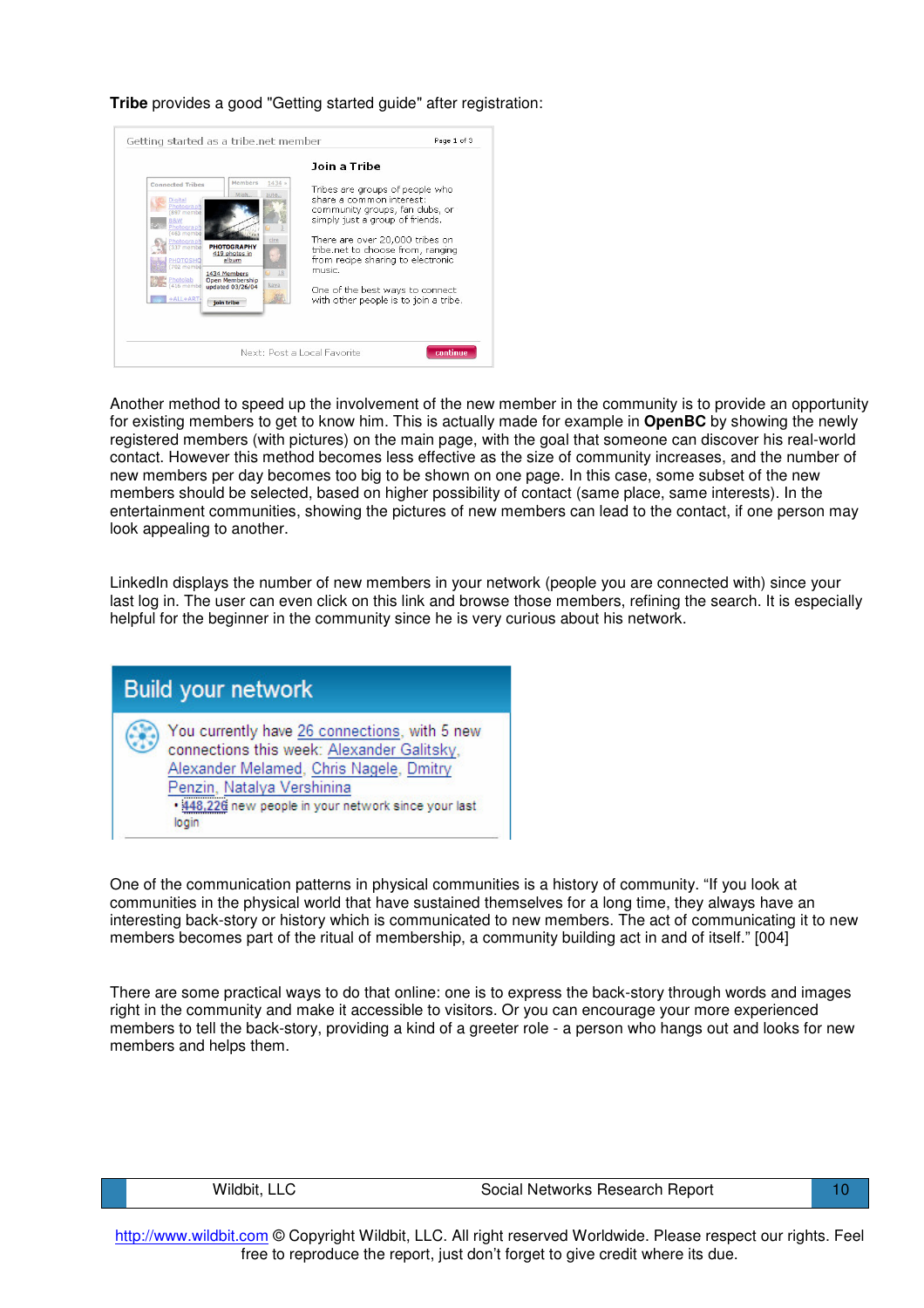Provide guidance for a new member, showing him what he can do here

Provide an opportunity for existing members to see the new ones

Increase the probability of the social contact between old and new members by selecting which new members to show, taking into account possible commonalities

If it's viable, assign a greeter role to the old members

 $\mathbb{R}^2$  Each time a user logs in, show him two lines of photos of newly registered members since his last log-in: one for users with the same location, another for users with the same interests, preferably a rare one. Say, "gender" can be as well as in everyone's profile, but if someone new who wrote "chinese chess" in his profile has entered the community, it is very interesting for me, a chinese chess addict.

http://www.wildbit.com © Copyright Wildbit, LLC. All right reserved Worldwide. Please respect our rights. Feel free to reproduce the report, just don't forget to give credit where its due.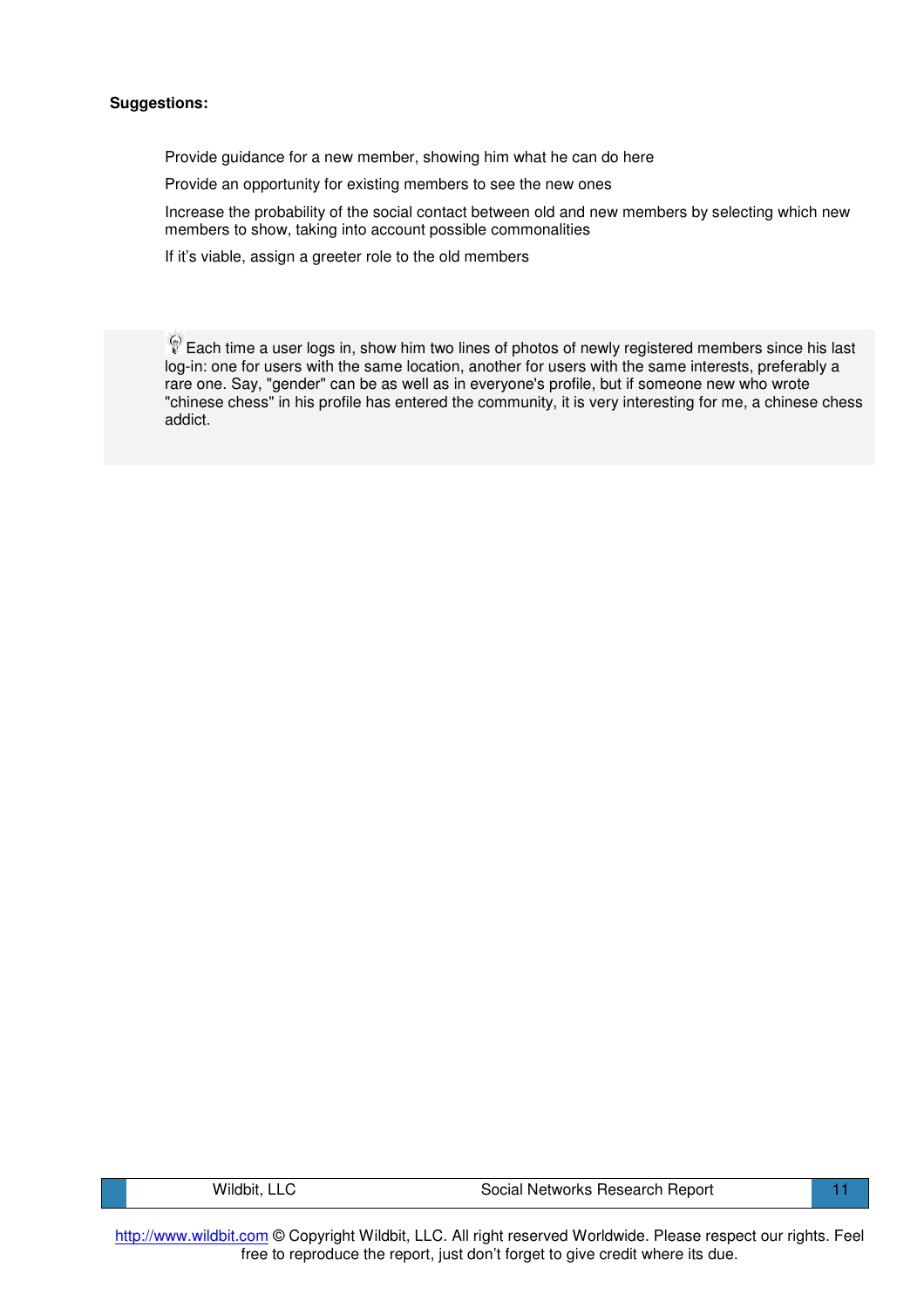# **3 Structure of the community\_\_\_\_\_\_\_\_\_\_\_\_\_\_\_\_\_\_\_\_\_\_\_**

### **3.1 Member profiles**

The member profile represents how the individual chooses to present their identity at a specific time and with a particular understanding of one's audience. But some studies, for example on **Friendster** network [007], show that w*hile the audience and the individual evolve over time, one's profile is usually stuck in time.* Friend and Profile information are rarely updated and people only remove Friends when there is an explosive end to the relationship, as opposed to the more common growing apart. When the profile information gets "out of sync", there are fewer opportunities for a potential contact from another community member, based on interests.

Someone's profile needs to express the richness of who they are -- it also needs to change and grow and flow over time, so make it easy for people to annotate and grow over time. Consider asking for only a few things at first, not make the process of filling out the profile feel daunting, then after each login prompt ask them to add one small thing that is useful based on how they used the service recently.

Another problem with profiles is the different auditoriums it should serve: for example if one of the important goals of community member is to find a sexual partner, he should "optimize" his profile for this. But at the same time he must consider all of the friends and other relations that might appear on site. So finally he should present some "mean" values in his profile, which may make him less interesting for a potential contact.

Although people are willing to share a considerable amount of personal information about themselves in member profiles that can potentially be searched and viewed by others, their willingness to do so is related to a number of factors. "Specifically, participants completing profiles for online communities that facilitate close interpersonal relationships (e.g., romantic relationships) *were willing to share significantly more personal information* than those completing profiles that might merely help them find an activity partner (e.g., someone with whom to play a game or discuss a favorite hobby)." [021]

|                             | Orkut        | Friendster   | Tribe        | MySpace      |
|-----------------------------|--------------|--------------|--------------|--------------|
| Photo                       | $\mathsf{x}$ | $\mathsf{x}$ | $\mathsf{x}$ | X            |
| <b>Professional Details</b> | $\mathsf{x}$ |              | X            |              |
| Gender                      | X            | X            | X            | X            |
| Age                         | X            | X            | X            | $\mathsf{x}$ |
| <b>Sexual Orientation</b>   | $\mathsf{x}$ |              |              | $\mathsf{x}$ |
| <b>Martial status</b>       | X            | $\mathsf{x}$ |              | X            |
| Sense Of Humor              | $\mathsf{x}$ |              |              |              |
| Hobbies / interests         | $\mathsf{x}$ | $\mathsf{x}$ | $\mathsf{x}$ | X            |
| <b>Favorite Music</b>       | X            | X            | X            | X            |
| Favorite TV/Music           | $\mathsf{x}$ | $\mathsf{x}$ | X            | X            |
| <b>Favorite Books</b>       | X            | $\mathsf{x}$ | X            | $\mathsf{x}$ |
| <b>Favorite Food</b>        | $\mathsf{x}$ |              |              |              |
| Location                    | X            | $\mathsf{x}$ | X            | $\mathsf{x}$ |

User profile information gathered by various social sites:

| Wildbit, LLC |  |
|--------------|--|
|--------------|--|

Social Networks Research Report 12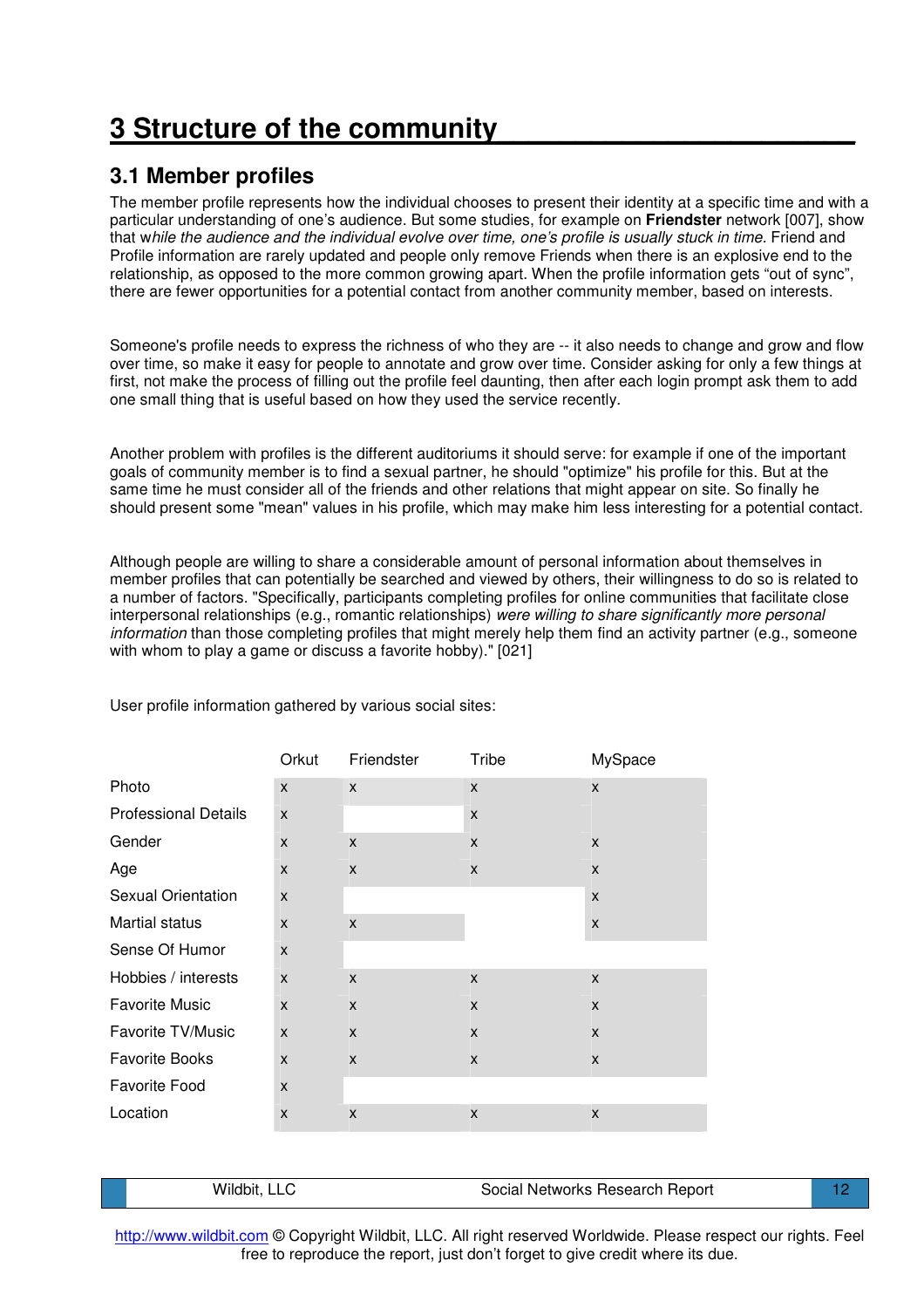| Hometown             | X | X | X | X                         |
|----------------------|---|---|---|---------------------------|
| Here for             | X | X | X | X                         |
| Schools              |   | X | X | X                         |
| College / University |   | X |   |                           |
| Clubs&Organizations  |   |   | X |                           |
| Languages            |   |   | X |                           |
| Religion             | X |   |   | $\boldsymbol{\mathsf{x}}$ |
| Smoking              | X | X |   | X                         |
| <b>Drinking</b>      | X | X |   | $\boldsymbol{\mathsf{x}}$ |

Provide the functionality to keep member's profile up-to-date

Do not require to fill out the whole profile at once

Remind to fill out the missing parts at relevant user behavior

The closer potential connections between community members can be, the more information is the member willing to give about himself

Allow users to select which information in their profile will be visible to others

 $\mathbb \widehat{V}$  If the user visits a page with say an upcoming music event, ask him to fill out his musical preferences, if he has not done it yet.

 $\mathbb{S}^3$  Send a notification mail after each year of membership, asking the member to check their personal profile.

 $\mathbb P$  The field "intention" can be added to the user profile. If he sets in this field that he looks for music companions, he would not be interested in the "sexual preferences" part of someone's profile. Another variant is to allow a user to explicitly set in which profile sections of other users he is interested. For example if I do not like to read books, the Books section is not interesting to me.

### **3.2 Member connections**

Social networking sites are usually based on explicit connections between members. A connection can be either binary (connected or not) or have rich properties. The choice of term for a connection can make significant impact on community.

Wildbit, LLC **Social Networks Research Report** 13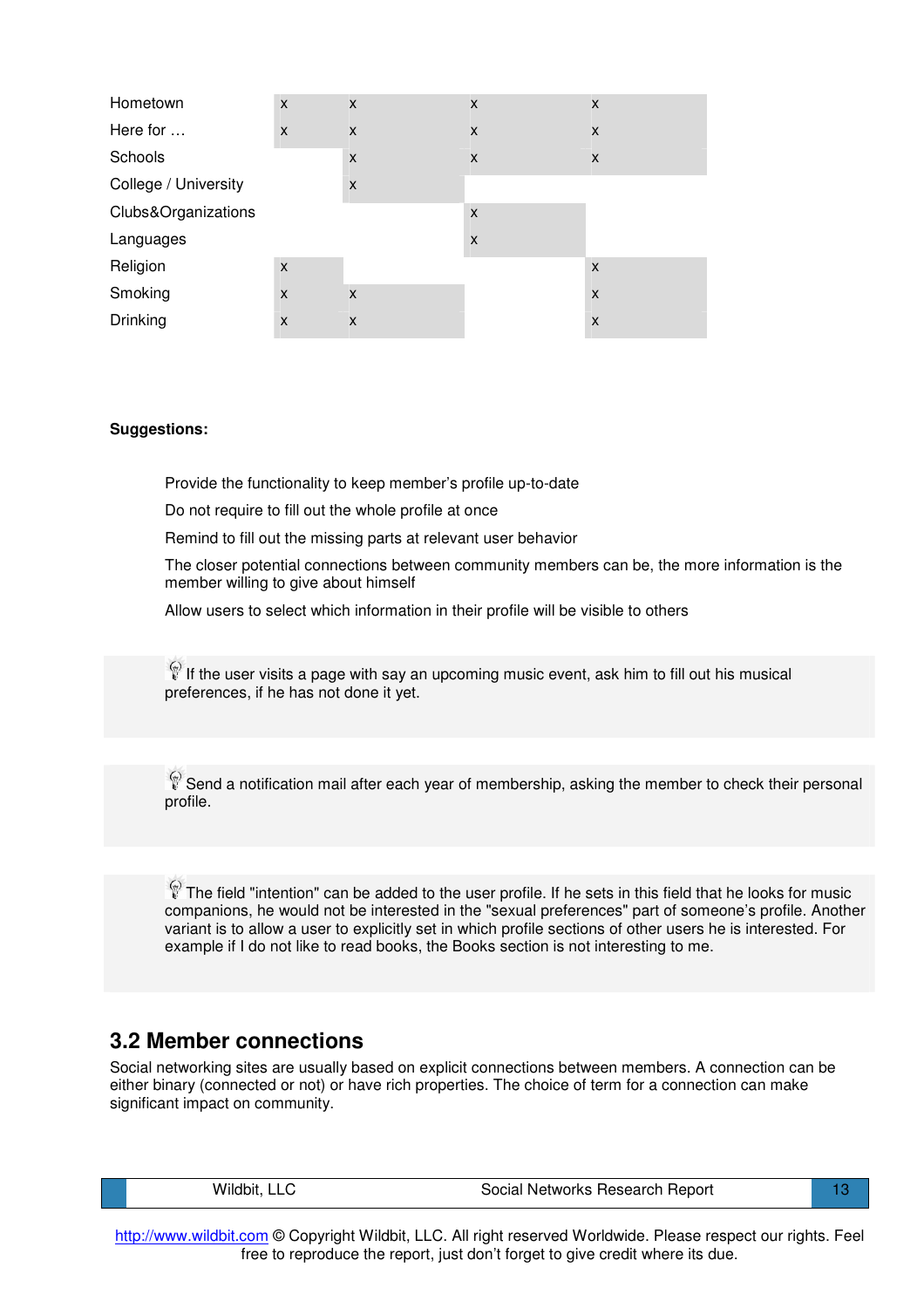A binary connection is used for example by **LiveJournal** and **Friendster**. "With the binary connection there is no way to determine which metric was used or what role or weight of the relationship is. While some people are willing to indicate anyone as Friends, and others stick to a conservative definition, most users tend to list anyone who they know and do not actively dislike. Because of this weakness in the system, the weight of *a Friend connection is often devalued because trust cannot be guaranteed*." [007]

Another consequence of the binary connection is the difference in interpretations of the used term (i.e. a friend) by members. One ethnographic survey of **LiveJournal** determines several types of "friends" [011]:

| Friendship as Content                | The majority of users interviewed had built at least part of their friend lists as<br>reading lists, just as the designers of the system had initially intended.                                                                                                                                                                                                                                                                                                                                                                                                                                                                        |
|--------------------------------------|-----------------------------------------------------------------------------------------------------------------------------------------------------------------------------------------------------------------------------------------------------------------------------------------------------------------------------------------------------------------------------------------------------------------------------------------------------------------------------------------------------------------------------------------------------------------------------------------------------------------------------------------|
| Friendship as Offline<br>Facilitator | Another common trend was the use of Live Journal as a convenient means of<br>facilitating offline relationships. These users made a specific point of friending<br>any of their offline friends who also had journals. Often, these would be<br>people with whom face-to-face interactions occurred on an everyday basis. In<br>this case, communication on LiveJournal sets the stage for future physical<br>interactions, for instance by announcing a party or discussing meeting times.<br>In other cases, friends would see each other infrequently, but use LiveJournal<br>as a means to keep up to date with each other's lives. |
| Friendship as Online<br>Community    | Conversely to the previous trend, many users had never met the majority of<br>their friends in person. Instead, friends were people they interacted with<br>exclusively over LiveJournal, or through other computer mediated<br>communications.                                                                                                                                                                                                                                                                                                                                                                                         |
| Friendship as Trust                  | Since only friends are able to read a user's protected journal entries, a<br>significant minority of users sees the friend list largely as an access control<br>mechanism. In these circumstances, a friend is "someone I trust to read my<br>private journal."                                                                                                                                                                                                                                                                                                                                                                         |
| Friendship as Courtesy               | As mentioned, friendship is in general a one-way function, and reciprocity is<br>not guaranteed. Furthermore, most users consider friendship without<br>reciprocation to be indicative of an imbalance of power in the relationship. For<br>that reason, many expect reciprocation by default, or feel that others expect<br>it.                                                                                                                                                                                                                                                                                                        |
| Friendship as<br>Declaration         | Almost all users see friendship, to some degree, as a declarative statement.<br>That is, if a user includes someone else on their friend list, that user is<br>understood to be saying something to the world about the pair's relationship.<br>This conception holds even when it is not clear what precisely is being said.                                                                                                                                                                                                                                                                                                           |

The same survey found that members usually have 2-4 distinct groups among their list of friends. None had a singular, unifying rationale behind their choices of friends. This diversity of connections is problematic, because they all are represented with a single term. "Thus, when someone specifies someone else as a friend, two questions arise: Does it actually mean anything, and if it does, then what? If two users call each other friends, then how do they know if they are talking about the same thing?" [011]

A different approach is used in Orkut. There the members should specify their relationship (haven't met, acquaintance, friend, good friend, best friend).

Vhaven't met Vacquaintance Viriend V good friend V best friend

Wildbit, LLC **Social Networks Research Report** 14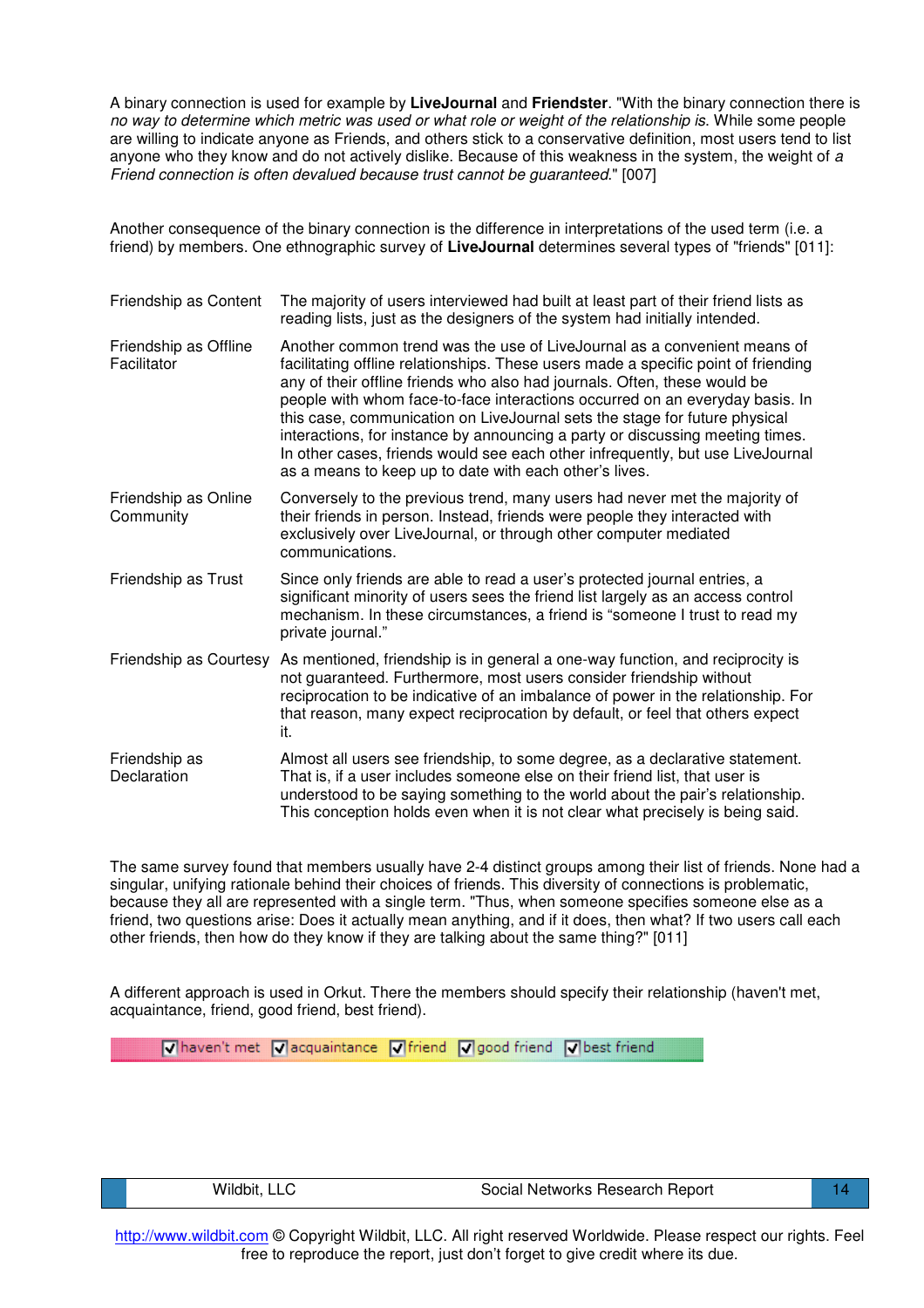Though is sounds good theoretically, in practice *it puts additional burden on user*: as a result, less members will specify this relationship, thus decreasing the effectiveness of the whole system, which depends on the number of members participating in the specification.

Another problem with explicit specification of relationship is the *difference between publicly articulated social identity and the private articulation gathered by sociologists.* Furthermore, while sociologists have employed various techniques to categorize and weight relationships, people *are often unable to do this individually*.

In business-networks (**LinkedIn**, **OpenBC**) the problem of different interpretations of a connection is much less significant, because the existence/non-existence of a contact is the main point in the business relationships. The personal, real world contact is anyway necessary for a business. Also, business people usually have less time to manage their participation in an online community (i.e. specifying the relationships). In such networks connection is usually called *a contact*, which is more abstract term, already implying different meanings.

#### **Suggestions:**

Carefully choose the term for connections/relationships.

For the entertainment/communicating communities different types of relationship are important for members so they should be considered. However, direct specification of type seems not to be a solution. Existing realizations of rich relationship types are not proven so they should be used with care.

### **3.3 Adding connections**

In **Ryze**, to add someone as a friend takes a single click, and you get no opportunity to say why someone should join your network. Though that makes it easier to add people, on the receiving side one can end up with a number of people who wanted to add him as a friend when he has no idea who they were.

An important strength and weakness to **LinkedIn** is that it is much more protective of your privacy. You can't add anyone to your network unless you know their name and email address, or you have to get a referral from someone who is already your friend. The person you want to have as a connection should also confirm your connection request. In LinkedIn, you can't even access members, who are further than some number (4) of connection levels away from you. This reduces the possibility of the unwanted contact, but at the same time, it reduces an opportunity for social contacts between any two members.

In another business network, **OpenBC**, you can specify a reason why you want to add a person as a contact. More importantly, your connection to this person become "serious" (i.e. are taken into account by calculation of your status) only if he or she also added you to his contacts.

In **Ryze** and **Friendster**, when you request to add someone you don't get an opportunity to include in the request message who you are and why you wanted them to join your network. **Tribe** however, does allow you to personalize your request to join.

#### **Suggestions:**

The more informal the network is, the less obstacles there should be to add a person as a contact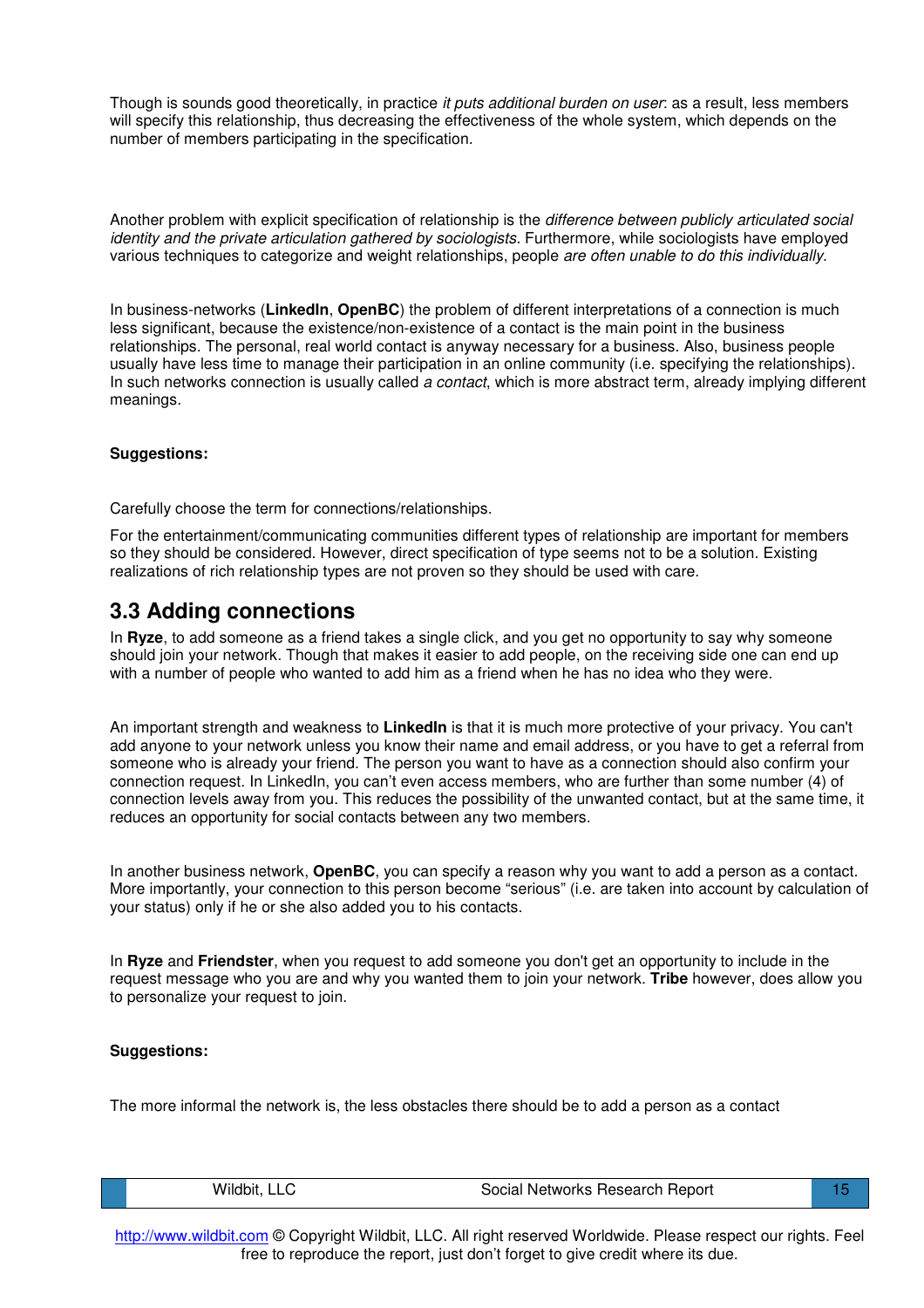Provide the possibility of an optional comment to add to the request, so the user can specify why he is adding another user as friend

### **3.4 Member reputation**

One of the challenges faced by managers of online environments is that of fostering positive interactions between members. One key way of increasing the likelihood of positive interactions is bringing the right people together. Finding the right people is especially important for new users of an online environment because a negative first experience will often be the last. Even for established members, navigating a largely anonymous membership can be difficult. A person's *reputation* is a valuable piece of information that can be used when deciding whether or not to interact with the person online.

One essential part of a member's reputation is the number of his direct connections and the related number of overall connections in his network. **Statistics** 

| <b>Connections</b>   |                                                            | confirmed contacts: 13<br>page hits: 191                                           |
|----------------------|------------------------------------------------------------|------------------------------------------------------------------------------------|
| has 8<br>connections | 52 Friends @D<br>96349 in Network<br>Member since 01/21/04 | member since: 01/2005<br>no premium member<br>$\blacksquare$ Activity meter: [ ? ] |

**LinkedIn Tribe OpenBC**

However, don't encourage the "how many friends do my friends have" game. It sets up bad behaviors, and as you grow you don't want to have barriers of entry to new people who feel that they can't compete in that game. This means don't sort friends or groups by the number of friends they have by default -- it can be an option, but just not be default. [031]

Endorsements/testimonials (comments to a member) are a good way of presenting reputation. They are also imperfect and vulnerable to reciprocity games, however, as least you can see if two people are playing that game just by looking at the endorser and endorsee. If you find too much reciprocity you can basically ignore both players. **LinkedIn, Tribe, Friendster, Ryze** - all have possibility to leave testimonials for the members of network.

**Orkut** *offered* (now it does not have this feature anymore) people the chance to express how they feel about fellow friends and members through a rating system known as *karma points*. They are rated through a system

of karma points whether people are thought of as sexy, cool or how trustworthy they are. This is a way for people to get feedback on other members creating an interest in members and in their social network and a curiosity as to who is rated amongst their friends so highly and the reasons why. Members can rate each friend individually based on how they perceive them making their profile more interesting with hearts, ice cubes and stars, rating people and being a fan of individual members.

|                        | ÷<br>ست |  |
|------------------------|---------|--|
| $\mathbf{u}$<br>$\sim$ |         |  |

|  |  | Wildbit, LLC |
|--|--|--------------|
|--|--|--------------|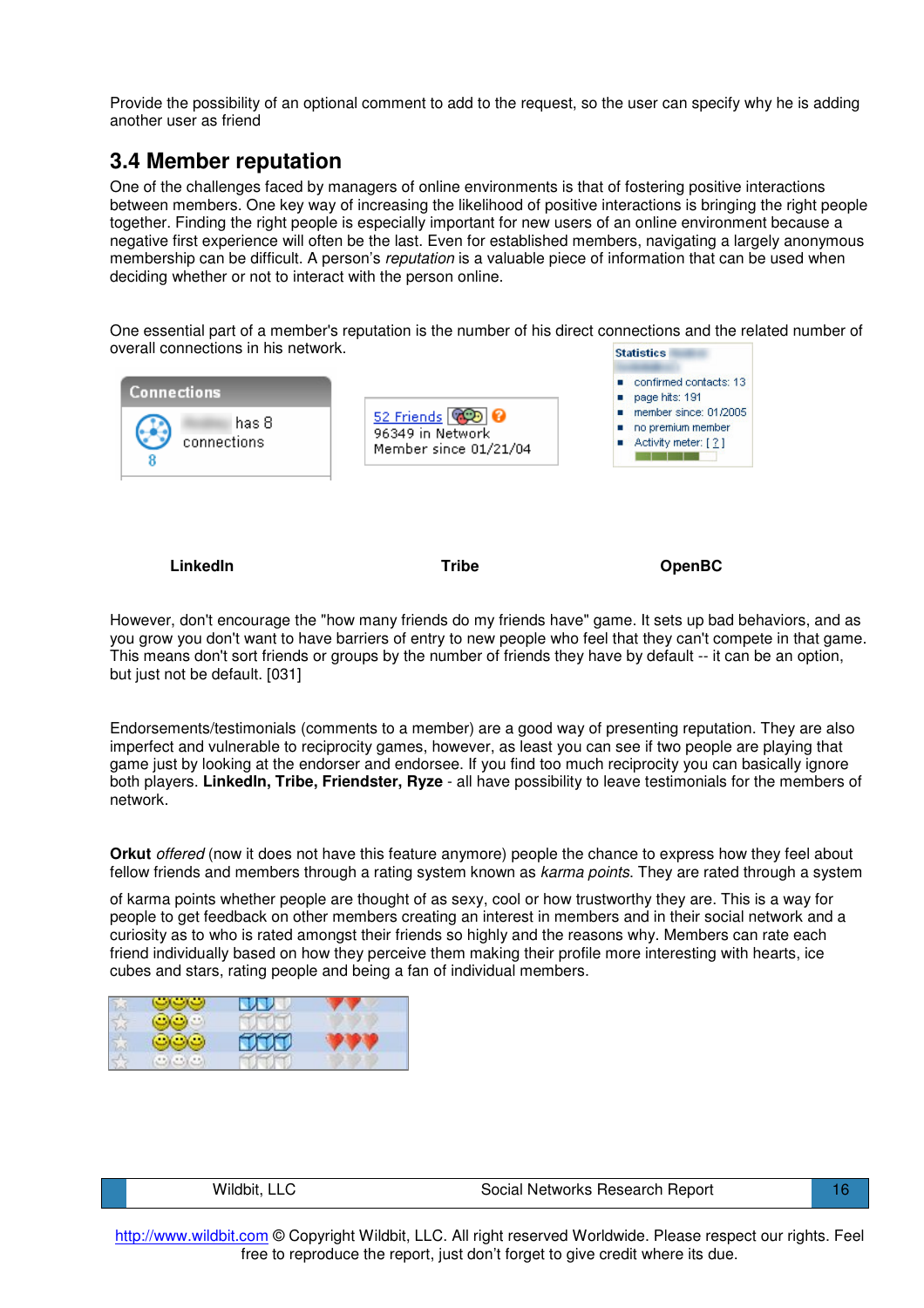Show the number of member's connections

- Do not present member lists sorted by the number of connections
- Testimonials are a good method for providing member reputation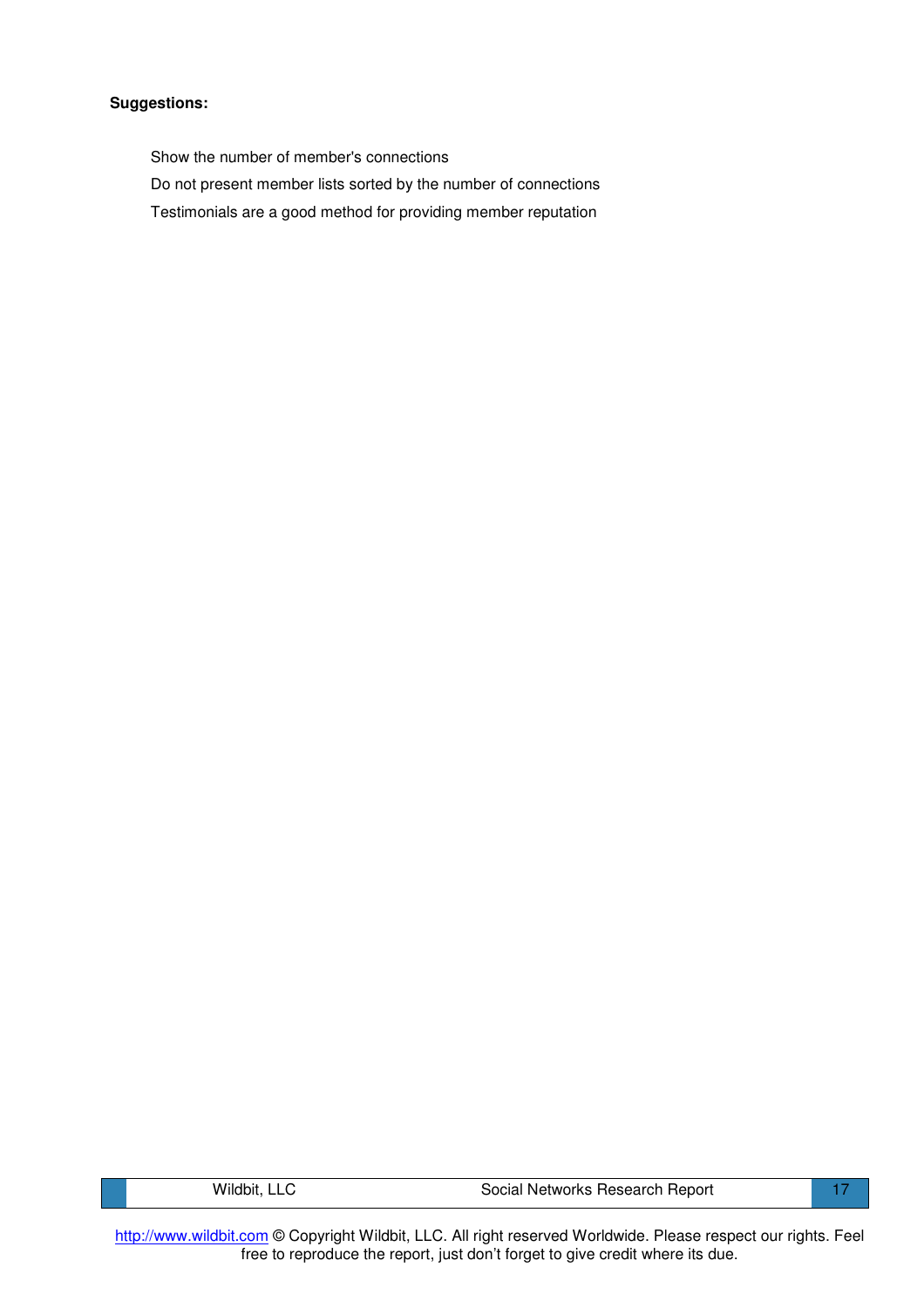## **3.5 Paid membership**

Whereas participation in online social networks is mostly free, many of them offer "an extended membership" which charges the user with a fee (usually small) and gives access to "extended" features. This is done because of several reasons:

| To anticipate user personal<br>preferences              | People like to customize the world around them according to their preferences,<br>so they are ready to give out some small amount of money in order to be able<br>to do it. For example, LiveJournal allows users with a paid account to freely<br>customize the look and layout of their journal                                                                                                                            |
|---------------------------------------------------------|------------------------------------------------------------------------------------------------------------------------------------------------------------------------------------------------------------------------------------------------------------------------------------------------------------------------------------------------------------------------------------------------------------------------------|
| To provide opportunity for<br>growth                    | Those members, who become addicted to the community, are ready to pay in<br>order to extend their participation. For example, LiveJournal limits search<br>possibilities in the basic membership (i.e. doesn't allow to search by location).<br><b>OpenBC</b> also allows additional contact search features (by company name)<br>and profile management features (see who has viewed my profile) in extended<br>membership. |
| To anticipate desire to be<br>distinguished from others | Alone the fact of having an extended membership already increases the status<br>of a person in the community.                                                                                                                                                                                                                                                                                                                |
| To anticipate leadership                                | MeetUp provides a role of "group organizer" which is a paid option. This<br>potentially attracts people who would like to carry responsibility.                                                                                                                                                                                                                                                                              |

### **3.6 Fake members**

In the virtual world of online communities it is hard to prevent someone from creating a fake personality. The initial argument against such fake members is that they collapse the network, devaluing the meaning of connections between people on the system, so they are usually not approved by owners of the community. This argument assumes that the network's value is in trusted links and that a friend of a fake person is going to be less trustworthy or compatible than the real, but virtually unknown, acquaintance of a friend.

Yet a study of Friendster [007] observers, that "by and large, most people love the fake characters. They become little hidden treasures in the network and people go seeking out the most creative ones."

### **3.7 Lurkers**

In general, the existence of participants called lurkers, who post very few or no messages in an online community, is widely known. It is stated that lurkers might have a negative influence on an online community because many people regard them as free riders. On the other hand, some researchers have argued that lurkers play an important and necessary role. For example this can be merely a stage of membership shift (stranger, passer-by, lurker, participant, and regular member).

"Active lurkers propagate information or knowledge gained from the online community to others outside it or use information or knowledge in their own or organizational activities. Even if lurkers do not propagate or use information or knowledge gained from an online community, their thoughts can be changed by it. These

|--|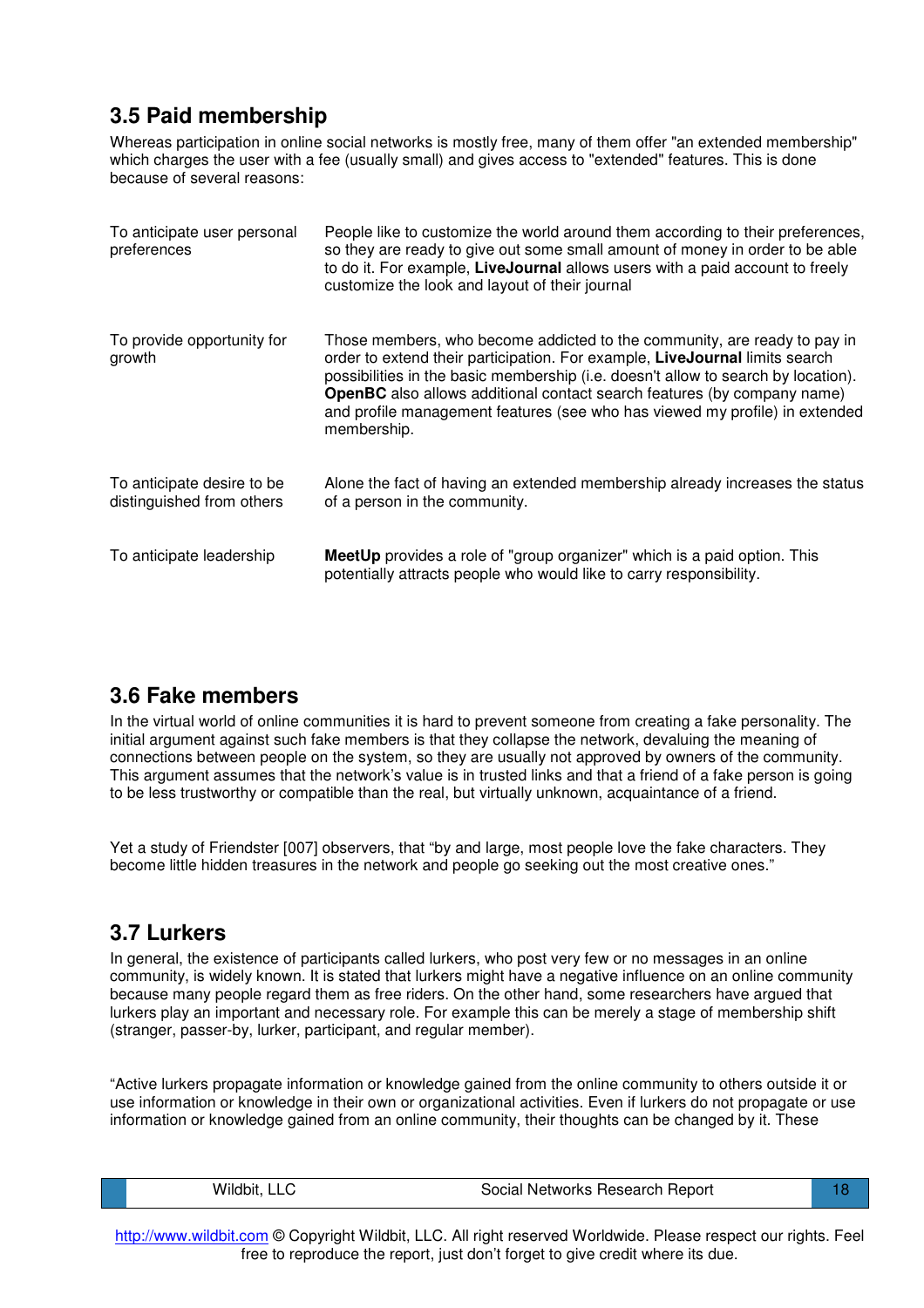actions or mental changes of lurkers lead to an increase in the strength and extent of the influence of in-house online communities on the outside environment" [019]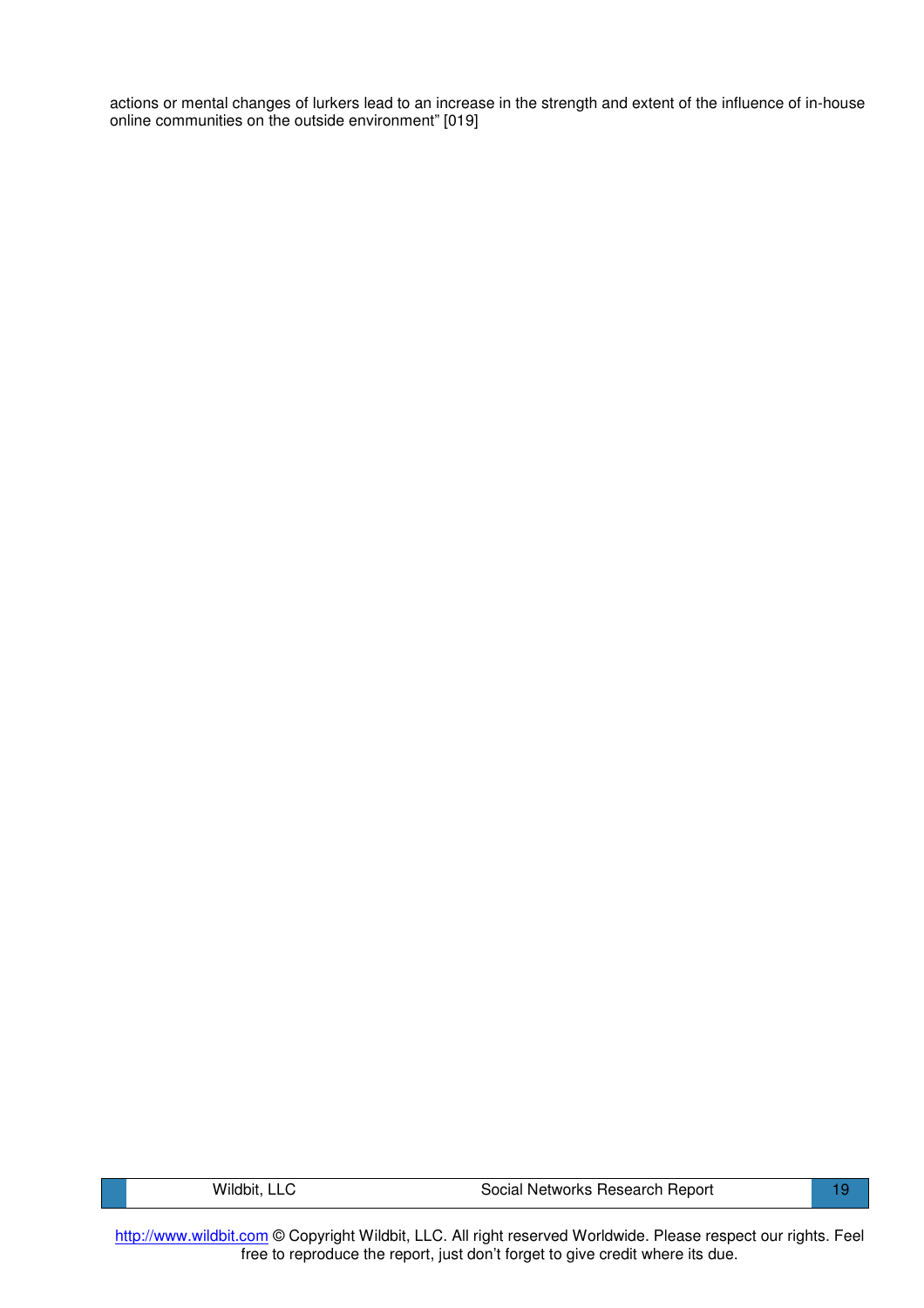# **4 Encouraging user participation\_\_\_\_\_\_\_\_\_\_\_\_\_\_\_\_\_\_\_\_**

Content is extremely important for an online community. Without content the users will have nothing to discuss, no possible intersection points, thus there will be no social interaction, relationships will not emerge. The best content is what the members themselves can contribute, so the community should permanently motivate its members to contribute.

A user's contribution to community is categorized as a so called *public good*, which has the following consequences: Social psychologists found, that *people exert less effort on a collective task than they do on a comparable individual task*. [009]

### **4.1 Using uniqueness**

It has been found that participation in community can be increased by providing members with information about the uniqueness of their contribution. "Community members liked receiving information about the

unique perspective they brought to the group participated more because of it." [023]

#### **Suggestions:**

To increase a members' contributions to, and satisfaction with, a community, tell them how they are special with respect to the group and its purpose

One possibility is to send a notification email to the members, who has rated or wrote a review of a bar/restaurant that is being reviewed rarely.

Sometimes there is no review of the resource the user is currently interested in. In this situation if he has time to wait a little, he can leave an "Review request" on this item in catalog, so that another member, who sees this request and who has something to say about this place can leave a review.

### **4.2 Using controversy**

One work suggests that people are more drawn to controversy than cooperation in conversation [023]. In communication, participants seek to hold the attention of the other conversant, so scandalous or controversial topics are effective tools for doing so. "We recognize some online groups are dominated by flame wars between people who disagree with each other, and such exchanges shed more heat than light. When disagreement is permissible, however, it promises to encourage discussion." [023]

#### **Suggestions:**

In order to encourage participation, favor creating dissimilar groups in situations where disagreement can be tolerated

| Wildbit, LLC | Social Networks Research Report | 21 |
|--------------|---------------------------------|----|
|              |                                 |    |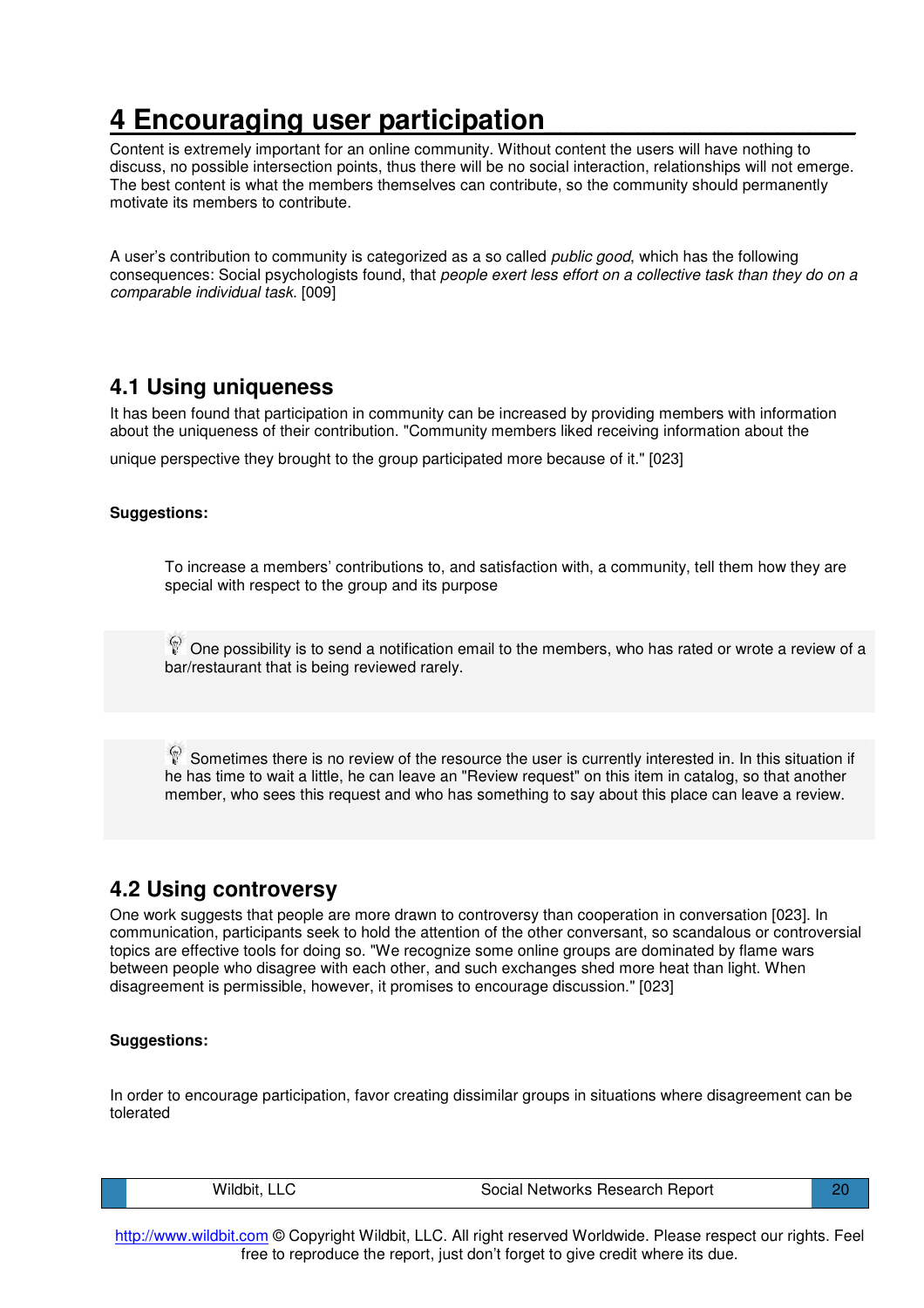### **4.3 Using individual recognition**

Leader boards, like Amazon.com's list of top reviewers, can also encourage contributions.

"Leader boards might increase motivation by giving people a way to gain individual recognition, an outcome many people value. Leader boards also can demonstrate that one's effort visibly contributes to the group's performance. However, long-time participants have an advantage over newcomers, who may decide that they can never catch up and earn recognition. Newcomers might also reason that contributing a few reviews will mean nothing to the Amazon community, which has thousands of people who have written hundreds of reviews each." [006]

"In other words, leader boards might actually reduce newcomers' motivation to contribute. A leader board showing both all-time and recent top contributors might prove to be a more effective design for increasing all members' motivation." [006]

Aside from total contribution metrics, every particular member can be motivated by watching the popularity of his content. When this member logs in, the aggregate totals of page views for all of their contributed

content are shown (i.e. his profile, his articles, user reviews, forum messages, etc.).

#### **Suggestions:**

Show the leaders in number of contributed material to community

Provide recognition for the contributions from new members

Show the member the popularity of his contributions using access statistic data

 $\mathbb{C}$  The "community home page" of a member should show the number of accesses to his profile. The same thing can be done with user's reviews.

### **4.4 By discouraging low quality contributions (moderation)**

"Not all contributions to a community are valuable. Off topic conversation, newbie questions, incorrect FAQ entries, flames and trolls, spam, and content-free posts like "just testing" all represent contributions that most members would like to avoid. Too many low-quality contributions can actually drive away valuable members who decide that the cost of participating is too high." [006]

"A key component in the motivation of spammers and trolls is that by posting advertisements or inflammatory messages *(individual performance), they get responses (individual outcome).* Distributed moderation schemes like Slashdot's, can sever this connection by featuring valuable contributions and tucking low-quality contributions away into a dusty corner of the interface. The collective effort model predicts that reducing the link between posting a message and getting responses should reduce spammers' and trolls' motivation to

make low-quality contributions." [006]

|  | Wildbit, LLC | Social Networks Research Report |  |
|--|--------------|---------------------------------|--|
|--|--------------|---------------------------------|--|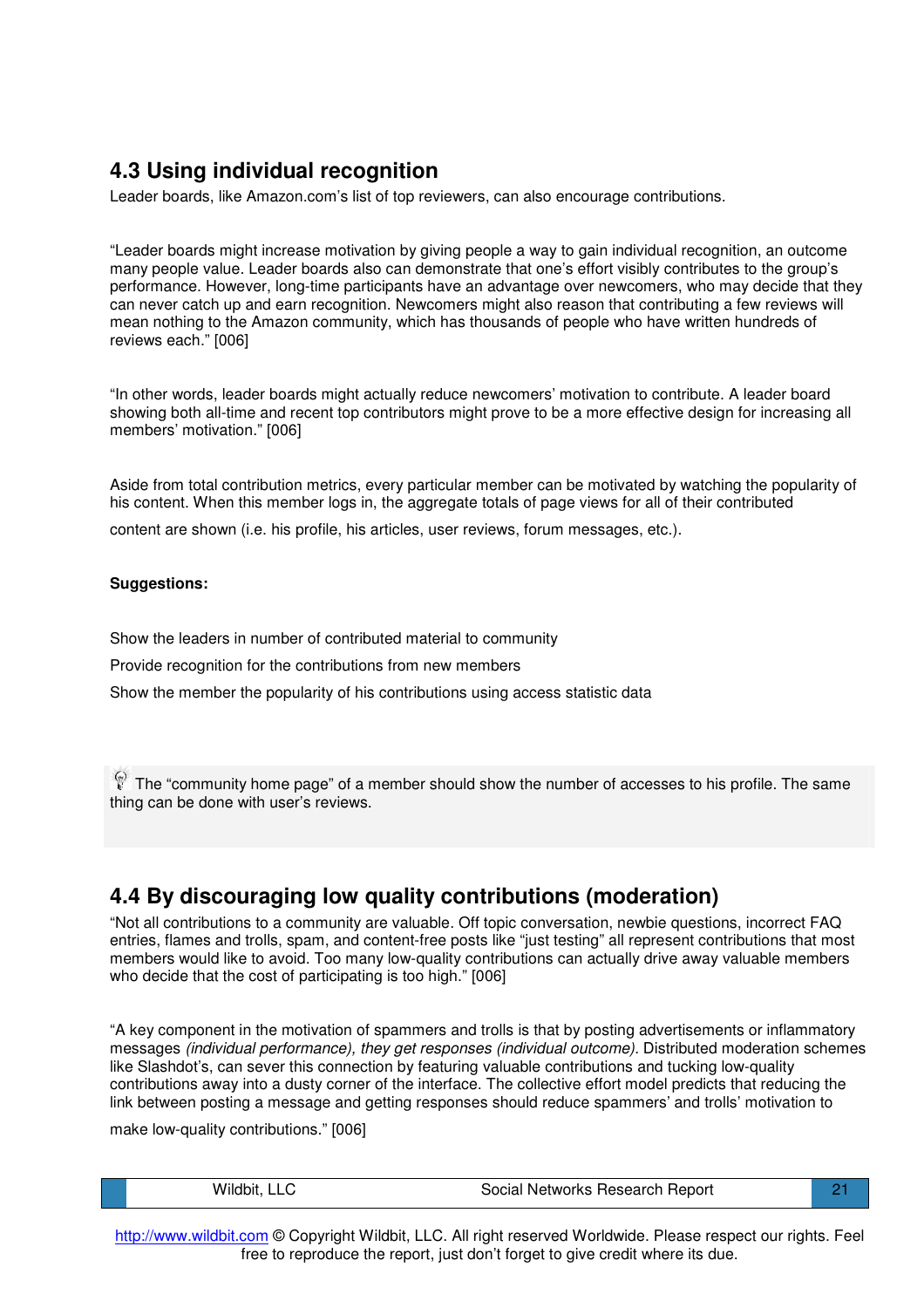Oversight may also encourage contributions. Distributed moderation leads more people to read valuable comments. *The collective effort model predicts that high-quality posters will be more motivated if they know they will have more readers*. The research in [006] found no differences between peer and expert oversight in quality or quantity of contributions.

There are generally considered to be four major (rough) categories of post-level (rather than user-level) moderation systems operating on the Internet today. [032]

| Pre-moderation         | Some sites and mailing lists operate on the principle that every piece of user-<br>generated content that could go up onto a site should be checked by a moderator<br>before it goes live. As a rule, this method of moderation is the death of an online<br>community but there are times when: it's the best way of handling user-generated<br>content that either isn't specifically community-based (for example Amazon's<br>product reviews and IMDB's film reviews), or it is simply too dangerous to use any<br>other kind of moderation scheme The costs of pre-moderation are also high. |
|------------------------|---------------------------------------------------------------------------------------------------------------------------------------------------------------------------------------------------------------------------------------------------------------------------------------------------------------------------------------------------------------------------------------------------------------------------------------------------------------------------------------------------------------------------------------------------------------------------------------------------|
| Post-moderation        | The immediacy that people want when they press their submit button is<br>fundamental to all online communities and most sites based around user-<br>generated-content. That's where post-moderation comes in. Post-moderation is<br>based again on the assumption that - for security, legal reasons or behavioral<br>problems - every piece of user-generated content needs to be checked, but rather<br>than checking them all before they go live they are instead checked as soon as<br>possibly afterwards.                                                                                  |
|                        | It's not as secure an approach as pre-moderation - after all dubious content will be<br>live on your site - but it does give communities a space to breathe and users the<br>instant feedback they need when they want to put something online. It's worth<br>remembering, however, that every post still has to be read and checked - and<br>that's still profoundly time-consuming and expensive.                                                                                                                                                                                               |
| Reactive-moderation    | Reactive moderation is based on the assumption that if something bad is<br>happening on a site, then the users will spot it quickly and can alert the<br>moderators. This is becoming by far the most common form of moderation for<br>message boards in particular, because the cost of maintaining pre- or post-<br>moderation is so extreme and because the legal situation seems increasingly to<br>be based around the responsibilities of community moderators to remove dubious<br>content, rather than to prevent it being posted in the first place.                                     |
|                        | It can also be more responsive than post-moderation as well, because only the<br>trouble-generating content needs to be checked and because your community can<br>direct you straight to the problematic areas. You are - however - relying on that<br>group of people who you want to see abusive content least to tell you when<br>they've found it - and not all organizations are comfortable with that.                                                                                                                                                                                      |
| Distributed-moderation | Distributed moderation relies on principle, that a community can self-moderate<br>and collectively decide what's appropriate and inappropriate behavior for<br>themselves. Prime examples of this kind of distributed rating system are Slashdot<br>and Kuro5hin. Distributed moderation seems to be the best case for online<br>communities, however this theme is not well researched yet, so there are no                                                                                                                                                                                      |

|  | Wildbit | Social Networks Research Report |  |
|--|---------|---------------------------------|--|
|--|---------|---------------------------------|--|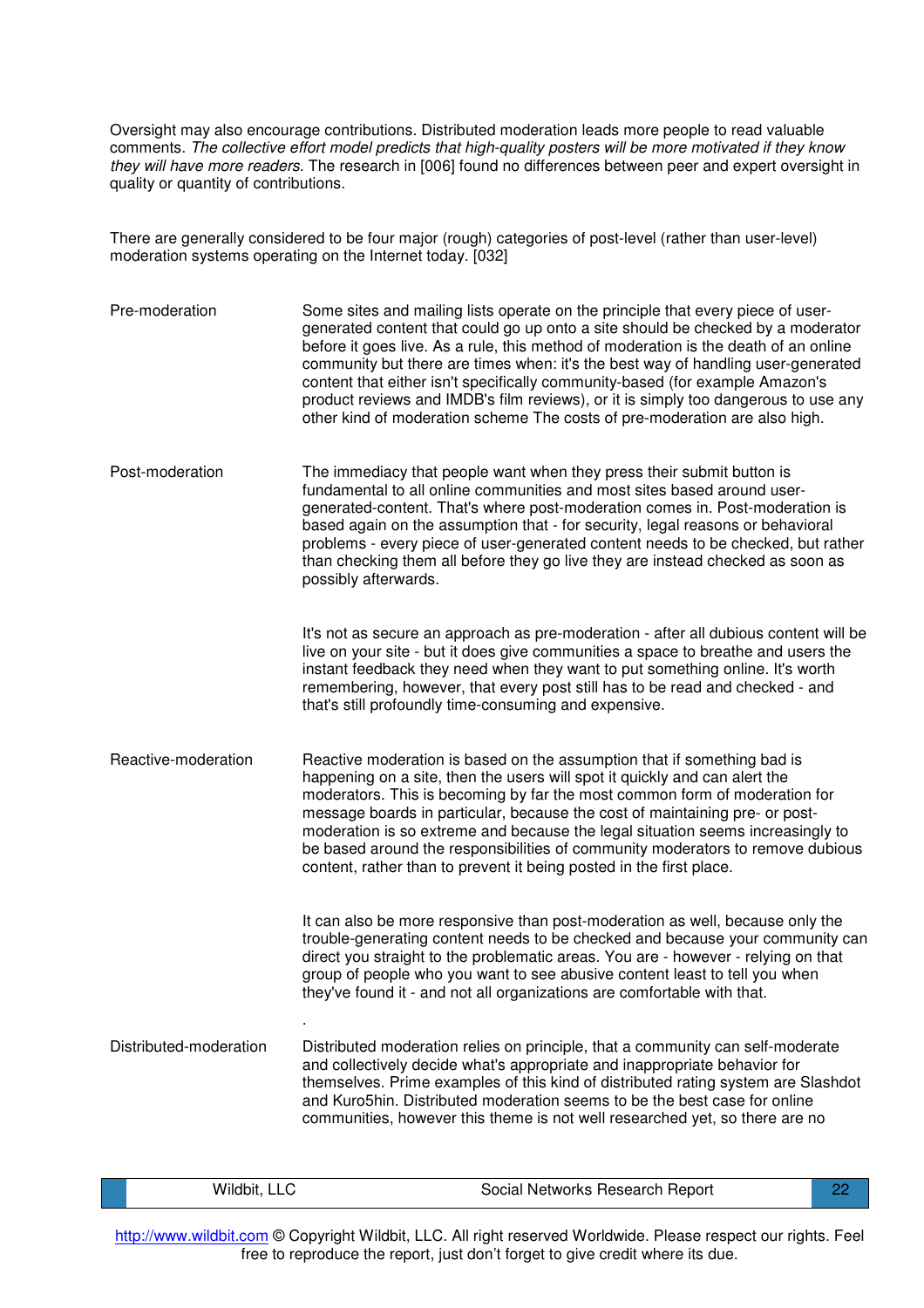#### guidelines and rules on that.

**Slashdot** has a remarkable "democratic" distributed moderation model [017]. In Slashdot, posts are not deleted, though they may not be shown to all readers. The site creators mandated that anonymous posting be allowed, because sometimes people have important information they want to post, but are afraid to do it if they can be linked to it. Slashdot provides an existence proof that the basic idea of distributed moderation is sound.

Each posted comment has a current score, from –1 to +5. Initial scores range from -1 to +2, with the default set at +1. Posts from anonymous users start at 0. Users achieve reputation, or "karma", though a number of activities, including moderating comments, reading comments and posting comments that get high or low scores. Comments from users with especially high karma can start with a score of +2, and comments from users with especially low karma can start at 0 or –1.

A moderator reads as he or she normally would but can click to moderate any comment up or down from its current score. A moderator chooses from a list of descriptors for the comments, such as "Offtopic", "Troll", "Insightful", "Funny", or "Overrated", each corresponding to a -1 or +1 moderation. The official guidelines encourage moderators to "concentrate more on promoting, rather than on demoting."

Slashdot users achieve moderator eligibility by having high karma. A moderator is given five moderation points at a time, to be used within three days. Slashdot assigns moderation points based on the number of comments in the system, so there is some scarcity of moderation points available and not all comments can end up with +5 scores. Paid staff editors have an unlimited number of moderation points.

To remove bad moderators from the eligibility pool and reward good moderators with more delicious mod points, Slashdot developed a meta moderation system. Meta-moderators are presented with a set of moderations that they then rate as either "fair" or "unfair". For each moderation, the meta-moderator sees the

original comment and the reason assigned by the moderator and the meta-moderator can click to see the context of comments surrounding the one that was moderated. Readers can use the scores associated with comments to guide their reading in several ways, including sorting and filtering.

### **Suggestions:**

Provide a moderation model in order to increase the quality of content

Inform users about the presence of moderation

Distributed moderation model can be very effective in qualifying the content in a community

In the distributed model, individual moderators should have limited impact on any particular comment

Contributions should be moderated quickly, so that less members can see the non-moderated content

The burden on moderators should be minimized, to encourage their continued participation

### **4.5 Using goal setting**

"The designers of online communities rarely provide participants specific descriptions of the type and amount of contribution that is expected of them. Many researches since the 1960s show that providing people with

| Wildbit, LLC | Social Networks Research Report | $\mathbf{C}$ |
|--------------|---------------------------------|--------------|
|              |                                 |              |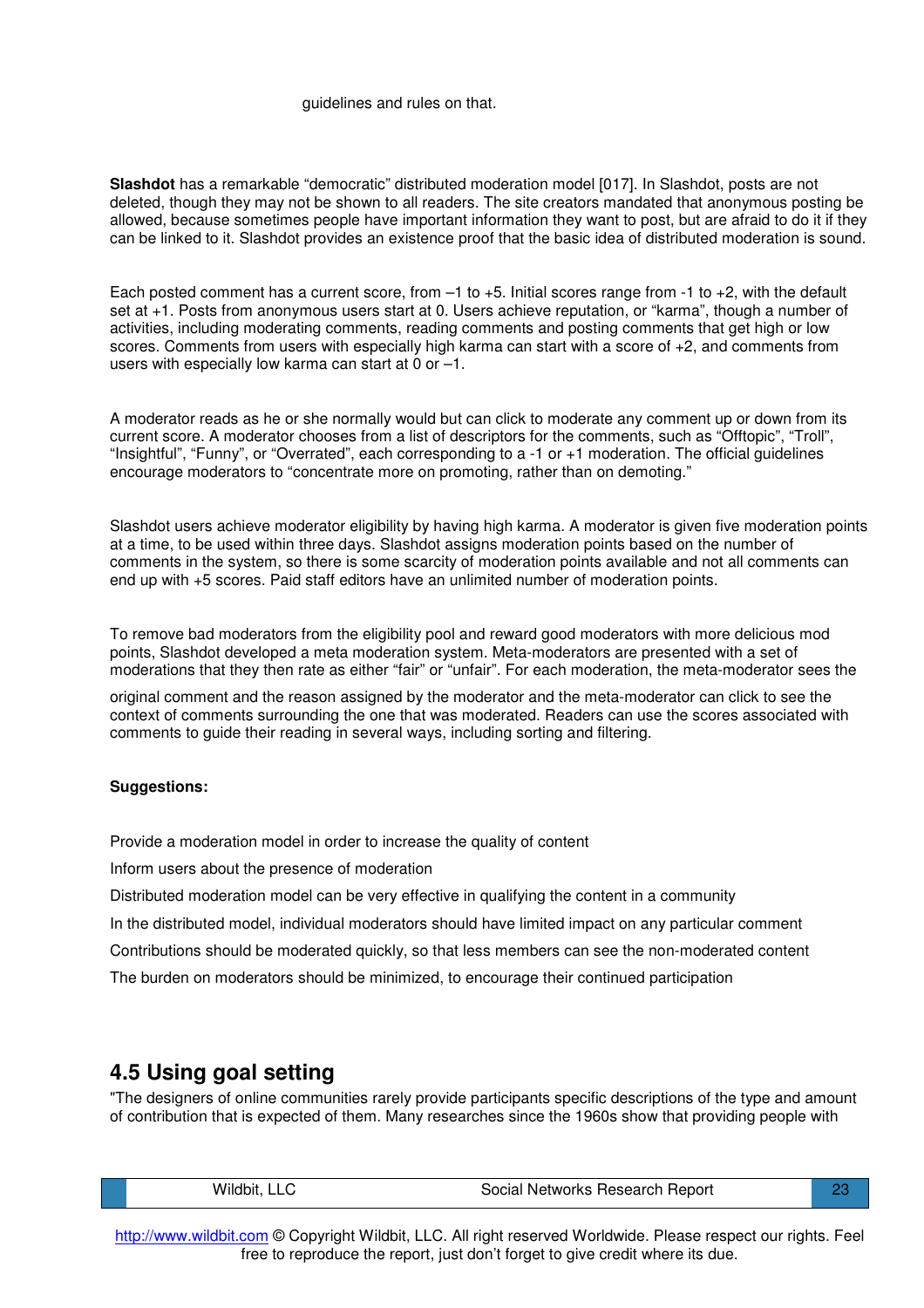specific, high-challenge goals stimulates higher task performance than easy or "do your best" goals. This phenomenon is among the most robust psychological findings on human motivation. The straightforward design recommendation from the goal-setting literature for online communities is that these communities should set specific and challenging contribution goals for their members. Our research showed that specific goals led to higher contribution rates than non-specific ones" [009]

"This study also is among the first to suggest high performance goals have upper limits, and beyond those limits, performance may drop. We suspect that a less attainable goal might have more clearly demonstrated a reduced motivational effect." [009]

#### **Suggestions:**

Provide specific, high-challenge contribution goals for community members

Do not make goals too difficult to achieve

Time after time a rating campaign can be held, in order to increase the quality/quantity of ratings. Members of the community should be motivated to do this, because it increases the probability of finding of useful review of some restaurant when they need it themselves. Users can be notified by email about the campaign. In order to be specific, the "tasks" for users should have some specific conditions: a time limit (say, a week) and a definite number of categories. This can cause the members to actually go to that place. Also, members can be motivated by offering a rebate during such campaigns: when you make a review, you get a coupon or discount.

### **4.6 Using E-Mail notifications**

E-mail notifications are a very effective motivation mechanism, because *they can motivate people in an online community simply by reminding them of an opportunity to contribute.* From the other side, too many mails or periodical messages with no new information can start to look like a spam for the user, so he would pay less attention to them.

#### **Suggestions:**

Use e-mail notifications to motivate members

### **4.7 By showing the activity of community**

"It was found, that in order to increase the number of contributions made to a community, we should seek to increase a user's motivation to make contributions to their community. One way to increase a user's motivation to make contributions is to increase the salience of other community members, making the communication feel more like face-to-face communication. This is done by making communications more synchronous, which has the effect of increasing the social presence of the members of the user's community. Increasing social presence has the direct benefit of increasing the number of contributions made by the user." [012]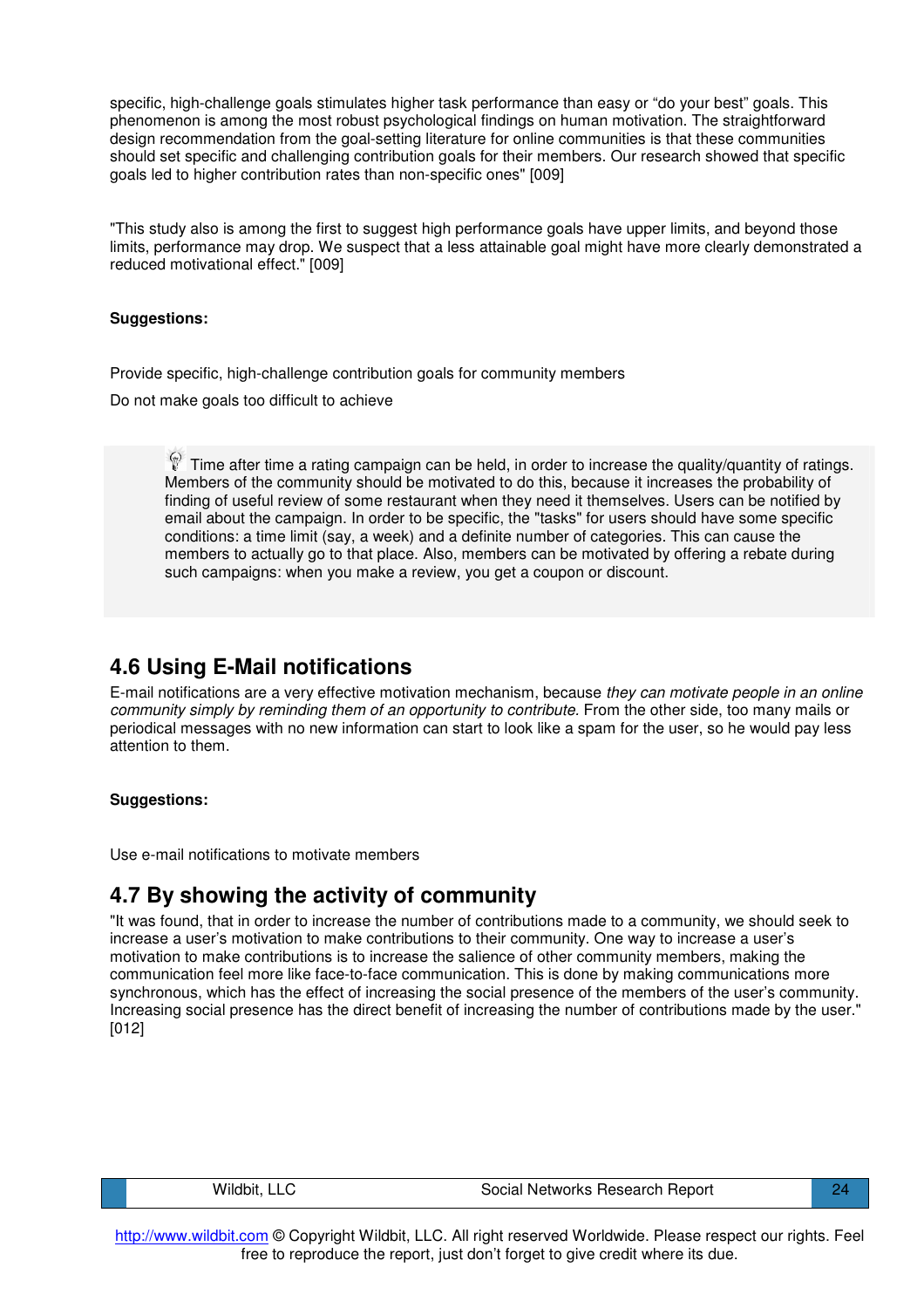Show the user what happens in the whole community, in his groups, with his friends.

Show the user last messages in the groups he is member of.

Show the user how frequently his contributions have been seen by others

Synchronous indication (just in time) is more effective than asynchronous

 $\mathbb{V}$  If the user has written reviews, his "home page" in the community can show how many times his reviews have been viewed.

 $\mathbb{S}$  Since the user is interested in what his friends are doing, show him the last contributions (reviews, comments) on the profile page of his friends.

More synchronous communication can be implemented on AJAX. Take standard dynamic scenarios of discussion forums, which are normally available only after page refresh and show them directly in time, thus giving currently logged in user more feeling of reality. For example: list of his friends that are online, list of current users that read particular discussion forum, new blog entries appearing just in time, new posts in forums.

 $\mathbb P$  Whereas some communities show the presence of the other members online, user can hardly make use of this information. In addition to simply showing the online presence, provide a combination of chat/email/instant messenger. Basically, the members can send short messages to each other. If the recipient is not online, he will see his incoming messages next time he logs in. When he is online, he will see indication of new message immediately, it doesn't matter on which page he currently is on. This can be done with AJAX. Thus, we increase probability of users stepping into communication with each other.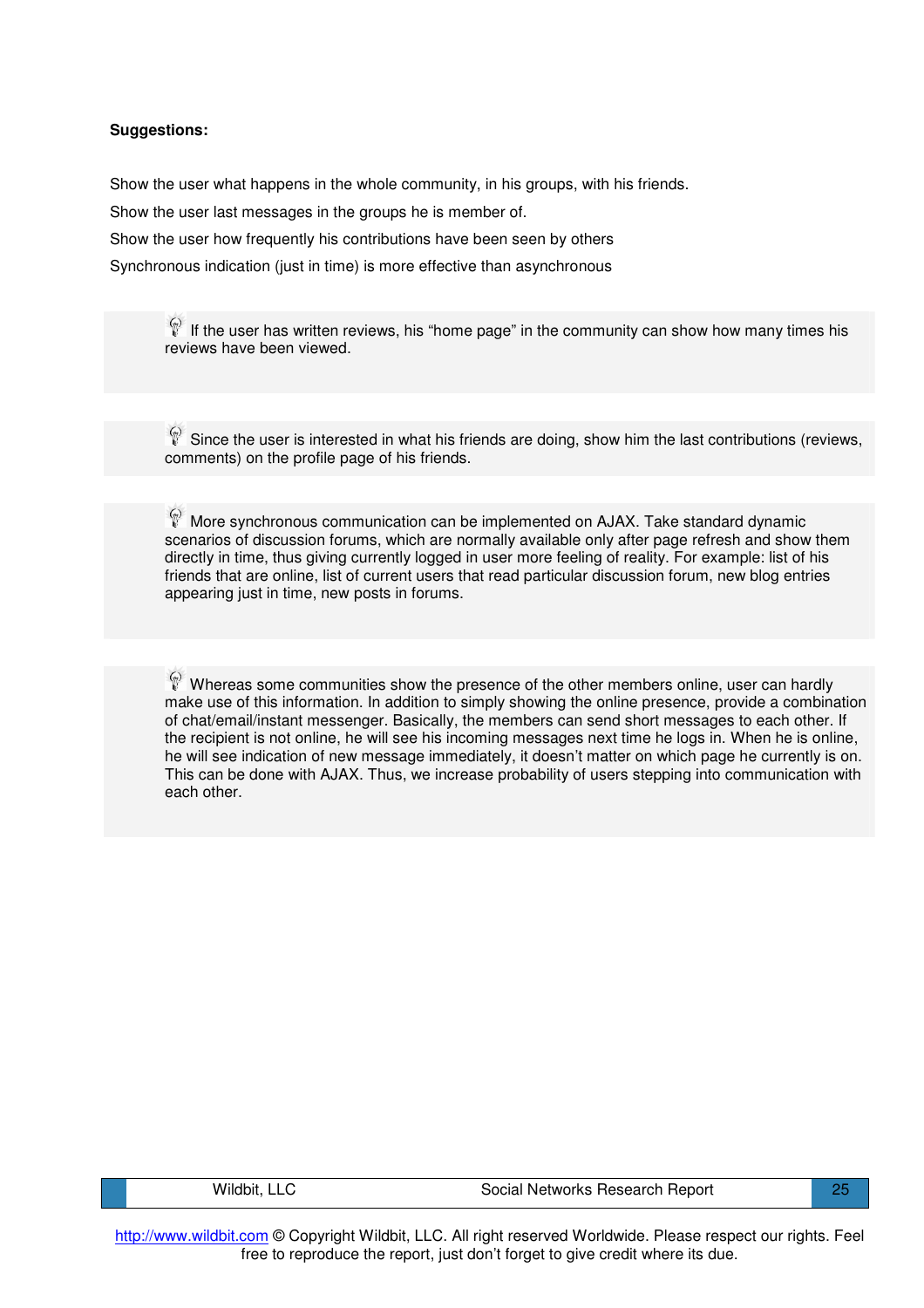# **5 Stimulating Social Interactions\_\_\_\_\_\_\_\_\_\_\_\_\_\_\_\_\_\_\_\_\_**

Social interaction between members is what makes a community "a community." The more possibilities for a social contact the community provides, the bigger the chances are that people will establish a relationship to each other. The word "community" itself is derived from the word "common" that underlines the basic principle of social organizations: groups of people can be called as community, *if they have at least something in common*.

"Behavioral science studies show that in everyday life, people choose friends with similar age, income, gender, marital status, and/or ethnicity, and that similarity of interests is an important factor in liking others." [013]

There are a lot of things that can be common for people. Here is the overview and each thing will be discussed in details:



### **5.1 By common Interests**

Listing of interests is also one of essential features of any online community. In business-oriented communities, personal interests play secondary role, in the entertainment communities they are one of the major opportunities to find a similar person.

List of interests can be non-structured, as for example on **LiveJournal**:

**Interests** Music, psy trance, ambient, downtempo, chillout, art, nature, hiking, animals, travel, dreams, dreaming, dream work, yoga, meditation, philosophy, consciousness

Wildbit, LLC **No. 28 Communist Constructs** Social Networks Research Report 26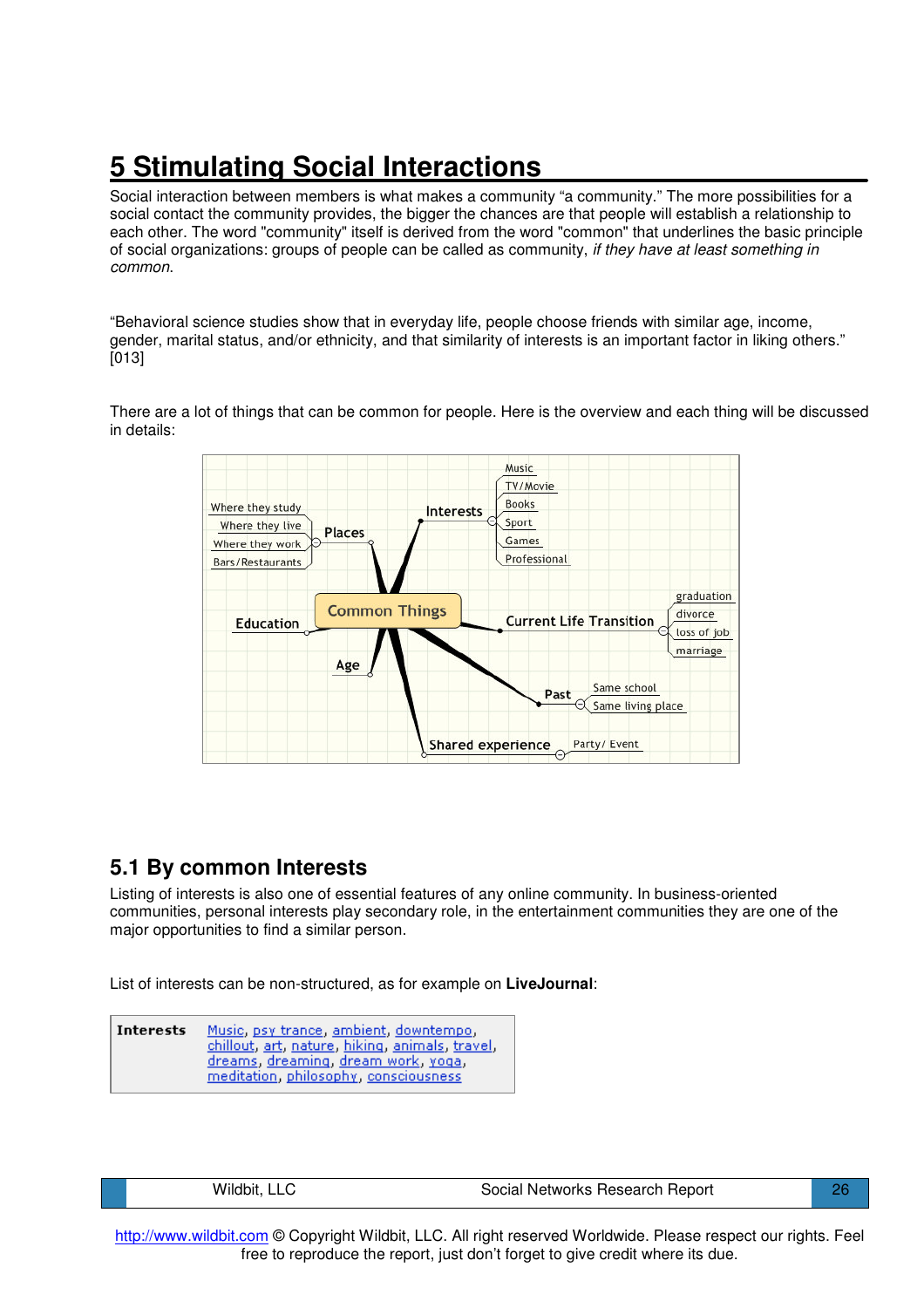This approach simplifies filling out a form, because usually a user can enter his interests as a commaseparated free text of keywords. However, as the number of keywords grows, it is easier for a reader to lose an overview and it becomes harder to separate one type of interest (e.g. music) from others. Since the profile is viewed more frequently than it's filled, it is more effective to separate types of interests in advance, providing special sections for them in the profile. That is how it's done on other sites (see section 3.1 for details).

In many communities, the list of interests serves also as a search mechanism for the members with the same interests. The approach is useful but it has two major shortcomings: Firstly, as the number of members in the community increases, such a search could lead to a list with hundreds and thousands member profiles which is not usable. At second, only one keyword tells too little about the person. Therefore there should be a search that takes into account all keywords.

#### **Suggestions:**

Separate the "interests" field in the member profile into sections. Provide an easy way of entering the interests in each section as the list of keywords Provide a search for members with the same interest (useful for rare unique interests) Provide a search for members with the similar group of interests

If the user has specified the names of local bands of the kinds of musical styles he likes in his profile, send him a notification when the corresponding band is making a performance.

 $\mathbb{R}$  The "relevance of interests" can be easily calculated by comparing the keywords in profiles. This makes it possible to provide a "fuzzy match" which will show a list of members, in the order of their relevance by all interests at the same time. Additionally, the user must have a possibility to limit this list by the members only from his location.

Aside from search, it would be useful to show the relevance of some member to another on his profile, expressed in some number, and possibly with a visual indicator (icons).

### **5.3 By common current life transitions**

One source states that "nobody is yet doing a good job of targeting people going through life transitions: graduation, marriage, having a baby, changing jobs, retiring. People who are in those positions need lots of information and shared wisdom quickly and throughout the transition period. They are also in a place where they have to buy a lot of things to enable or facilitate the transition process, so *there's a built-in business mode*l. The tricky part with this one is finding a way to keep members active and involved in helping others through the transition after they've made their own transition. You might have to encourage them in some way to do so." [003]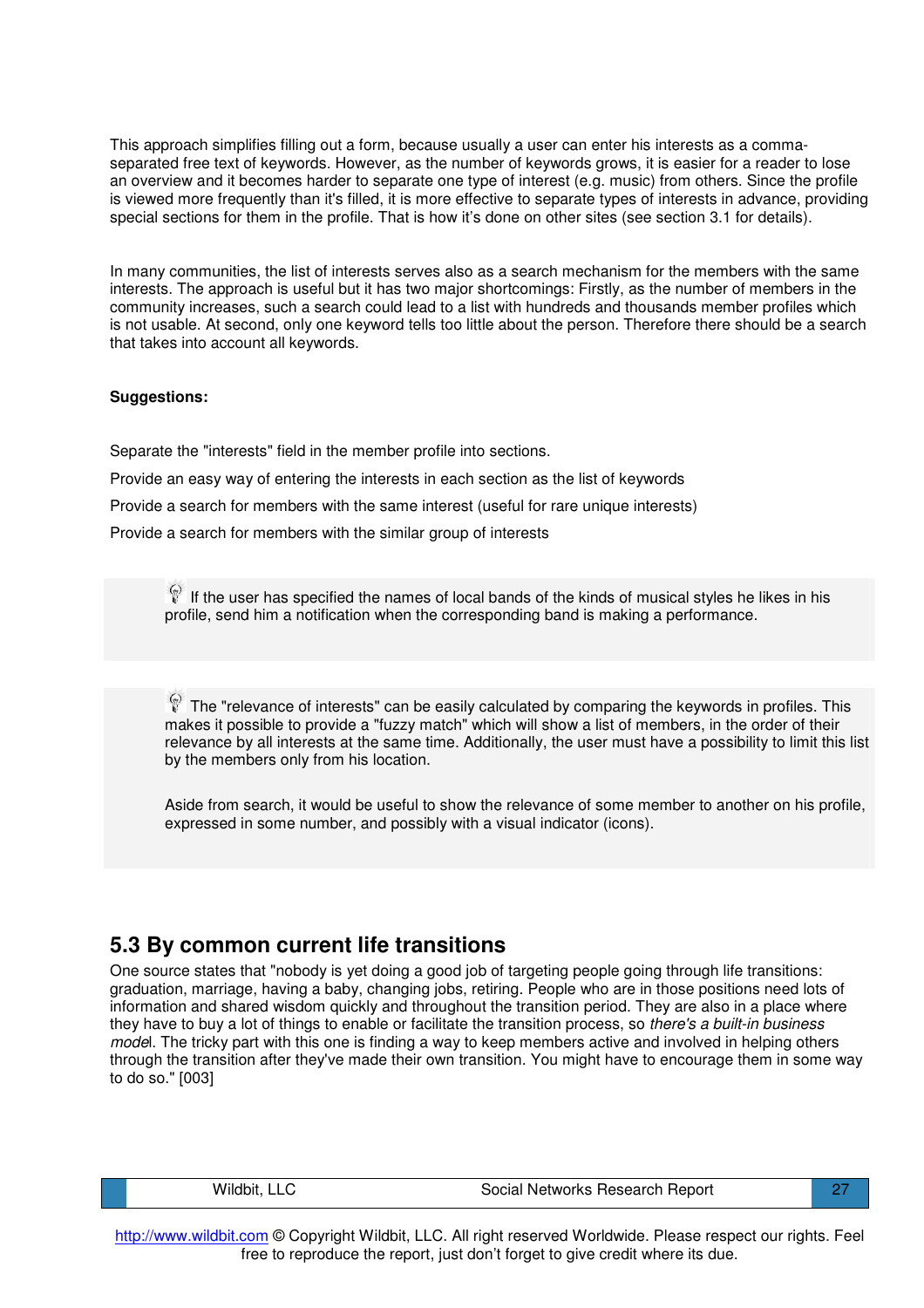A particular example of life transition is moving to a new city. Social networking sites make it easier to join and connect to new people or communities within a similar geographical area, and to share common interests.

#### **Suggestions:**

Community should help its members in going through their life transitions

 $\mathbb{R}$  The community can trigger different actions when the user changes the location information in his profile. For example: sending him email with information about his new location. Show him the community members that live in the neighborhood. And opposite, introduce him to community members in that neighborhood.

### **5.4 By shared experience**

Time spent together or a shared experience is a very valuable source for further social relations. Examples of shared experience are parties, events, concerts, and group meetings. After the event, the participants have a natural desire to discuss what happened, exchange opinions, photos etc. This is also a good time to ask participants for a rating/review of the event or place where it happened.

This time period after an event is not long. Research results [030] "… showed that the "mental lifetime" of an informal event does not appear to be more than a few days to one week. Thus, of utmost importance is providing users with connections to the people from an event as quickly as possible after the event."

It is not necessary that people met each other during these happenings, simply the fact that another person experienced the same event is a good reason for a contact. Recent research [030] "… results indicated that connections were made between people who did not interact at the event. This means that close range peerto-peer systems may not suffice."

#### **Suggestions:**

Provide a possibility for community members to discuss the event

Provide content for discussion: photos, reviews, opinions of other members

Notify participants about the availability of "after-content" (i.e. by email)

Send notification on the next day or within a week

Provide participants the possibility to rate an event or write a review

Provide participants quick access to the list of all participants

Members that were at a party/event are always interested in discussing it with each other afterwards, and especially see the pictures from that event. So pictures from the event are very

|  | Wildbit, LLC | Social Networks Research Report |  |
|--|--------------|---------------------------------|--|
|--|--------------|---------------------------------|--|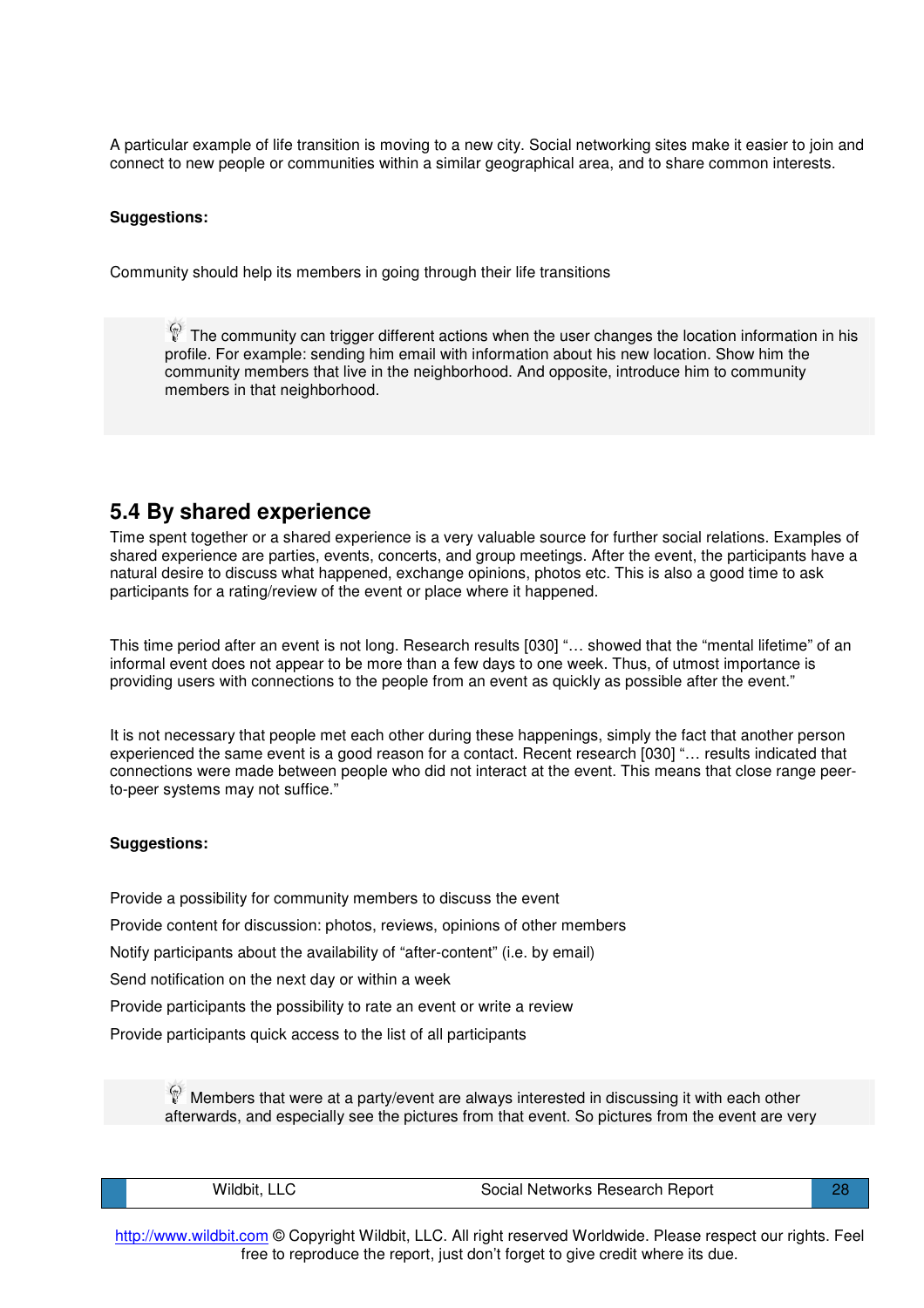attractive, so many members will be doing it. Usually there is only an indicator of how many users have viewed particular pictures already, but it tells users absolutely nothing. A member of the community is much more interested in which pictures were interesting for his friends (community connections). So instead, record *who* has viewed what and show the avatars/names of someone's friends beside the photo. The ability to leave comments to the pictures is also a good thing.

Another variant: if someone sees an interesting picture, he can notify his friends, eventually with his comment. Next time one of his friends logs in, he will see this notification.

After login, the member should see the new content, related to the event he recently participated in (if he was somehow signed up for it), or simply the list of all recent events in his local area (may be he was there, but he wasn't signed up).

### **5.5 By shared education**

**MySpace** provides a possibility for former classmates to find each other. All those who had entered their school into the system were automatically assembled into a homepage for each school or college that they were. Members could now search for classmates with much ease.

#### **Suggestions:**

Provide the "school" field in the profile

Allow users to search on this field

Organize community for the former schoolmates of the same school

### **5.6 By showing the distance**

In the social network explicit connections from one member to another automatically provides a characteristic of "distance" or the "number of degree" between members. This information is always useful for the community member because it provides more information about that person and if the number of degrees is small, and the person seems to be interesting, the user may try to make contact.

**OpenBC** network has a great way to show whom you are linked with any given person. Since usually there are many different connections possible, it can even show all of them so the user can select the more appropriate one.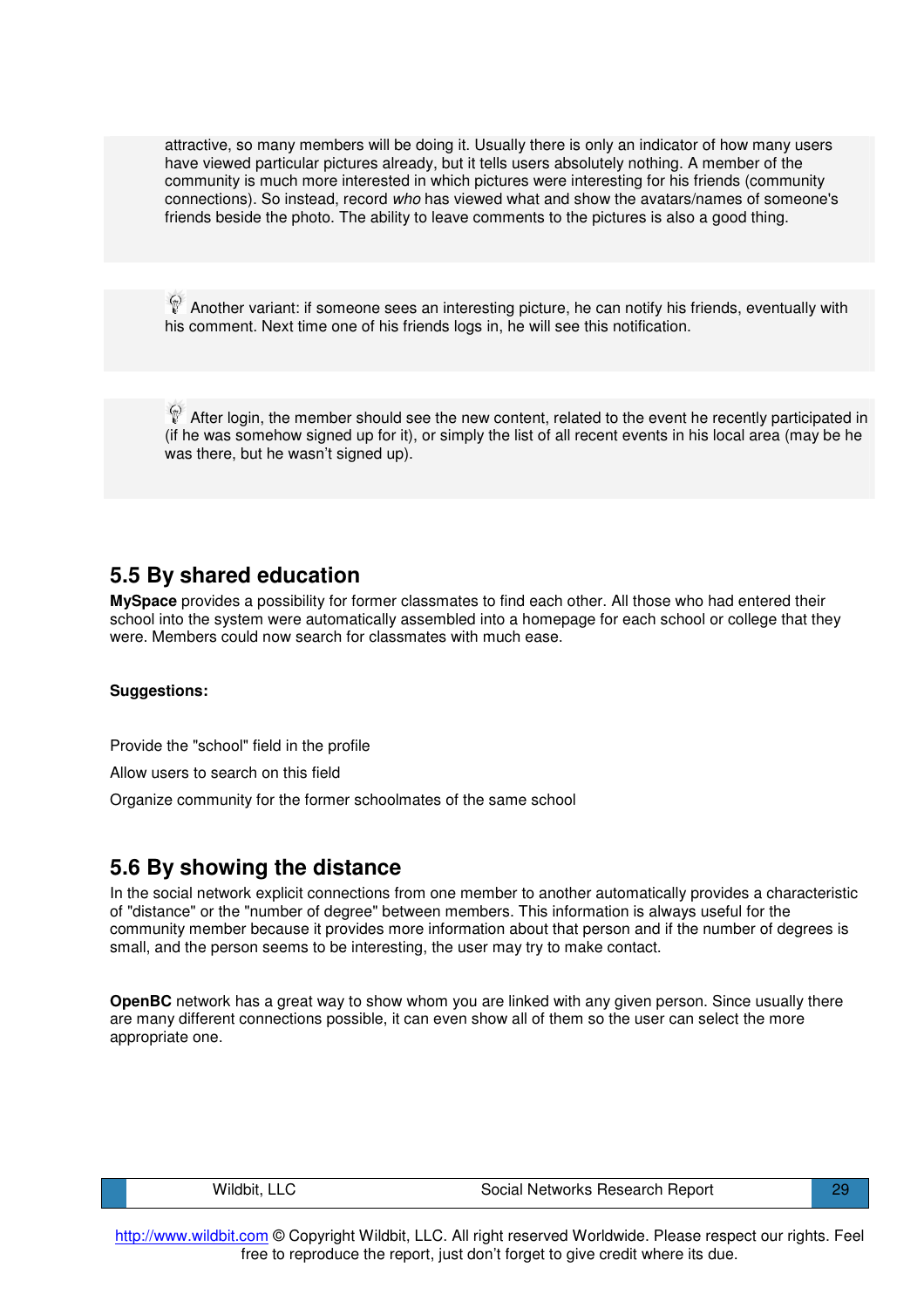

Show the distance to another user in his profile

Show the connection chain from the selected user

### **5.7 By service: Photo Albums**

Some sites like **Friendster**, **Orkut** and **Ryze** use photos for browsing (Friendster uses the term "gallery" for viewing individuals). People are curious and voyeuristic, they tend to browse through these photos searching for people they find attractive. Orkut actively encourages this by its hot list or crush list section where members can also send a teaser to the member they find attractive. In other communities it is usually called "photo album".

|             | Orkut | Friendster | Tribe | MySpace |
|-------------|-------|------------|-------|---------|
| Photo album |       |            |       |         |

#### **Suggestions:**

Provide the possibility for members to add their own photos to the profile

### **5.8 By service: Profile watching**

**OpenBC** network has an interesting feature (although for paid accounts only): users can see who has seen their profile. This can potentially lead to an interesting contact, because the person that has viewed your profile is probably interested in you. But, if your profile contains not only static information, but some content you provide (blog entries, reviews), your friends will be visiting your profile constantly, thus seeing the visits of your friends will bring you less information. Therefore there should be some way to separate friend visits and visits of strangers.

#### **Suggestions:**

Show a list of members who have viewed one's profile

Separate friends and non-friends in this list

| Wildbit, LLC |  |
|--------------|--|
|--------------|--|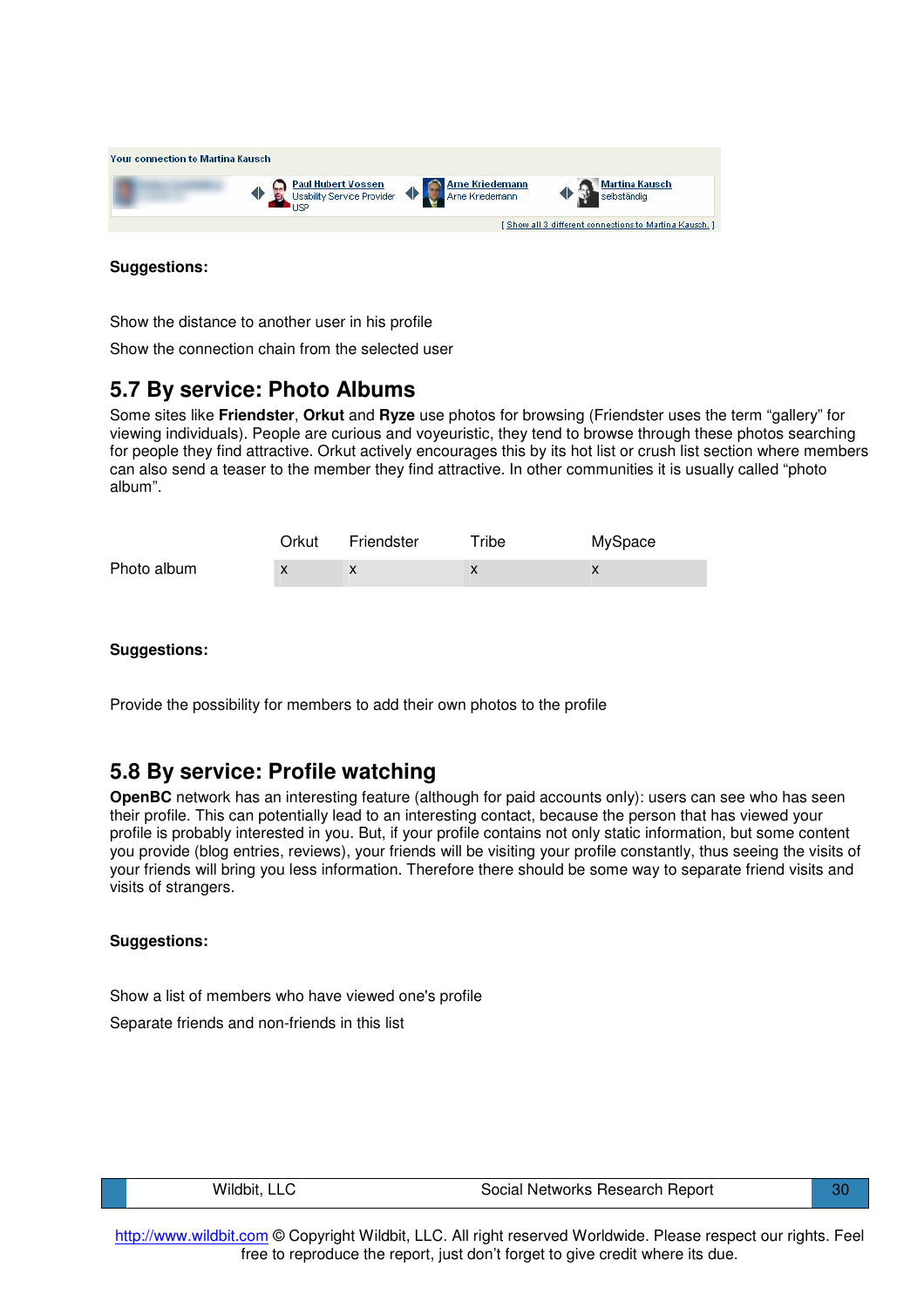### **5.9 By service: Reconnect**

One of the recent features of LinkedIn is "Reconnect": the site reminds the member to periodically check, if their colleagues from the past jobs have become members of LinkedIn, in order to add them as contacts.

| <b>Reconnect:</b> past colleagues |                                                  | <b>NEW!</b> |
|-----------------------------------|--------------------------------------------------|-------------|
|                                   | <b>Find new since</b><br>9/15/2004               | Find all    |
|                                   | <b>Find new since</b><br>9/15/2004               | Find all    |
|                                   | <b>Find new since</b><br>9/15/2004               | Find all    |
| • View all past colleagues        | - Reconnect with colleagues from other companies |             |

The same principle is true for informal networks, too: all networks are expanding over time, so there is a possibility that someone you know became a member, which in turn could be a new contact for you.

#### **Suggestions:**

Provide a possibility to periodically browse for new members, related to some information in user's profile

### **5.10 By service: Groups by interests**

Organizing particular members of communities in groups, based on interests, themes and locations, is very natural and a frequently used method of stimulating social interactions. Usually such groups imply existence of some discussion place, a kind of online forum or blog, where they can read, discuss and contribute to different topics. After the members know each other online they can start to meet in the real world.

In **Tribe** such groups are called "tribes". A member of the community can become a member of any tribe. Any community member may also start a new tribe. A tribe has a description of related topics, which allows the other members to find interesting tribes. The same is true for **LiveJournal**, except the tribes are called "communities." **OpenBC** and **Orkut** have simple forums instead of interest groups.

**LinkedIn** and **Friendster** do not have member groups, but they are criticized for that [031].

|                       | Orkut        | Friendster | Tribe | MySpace                         |    |
|-----------------------|--------------|------------|-------|---------------------------------|----|
| Groups / Communitites | $\mathsf{X}$ |            | X     | x                               |    |
|                       |              |            |       |                                 |    |
|                       |              |            |       |                                 |    |
| Wildbit, LLC          |              |            |       | Social Networks Research Report | 31 |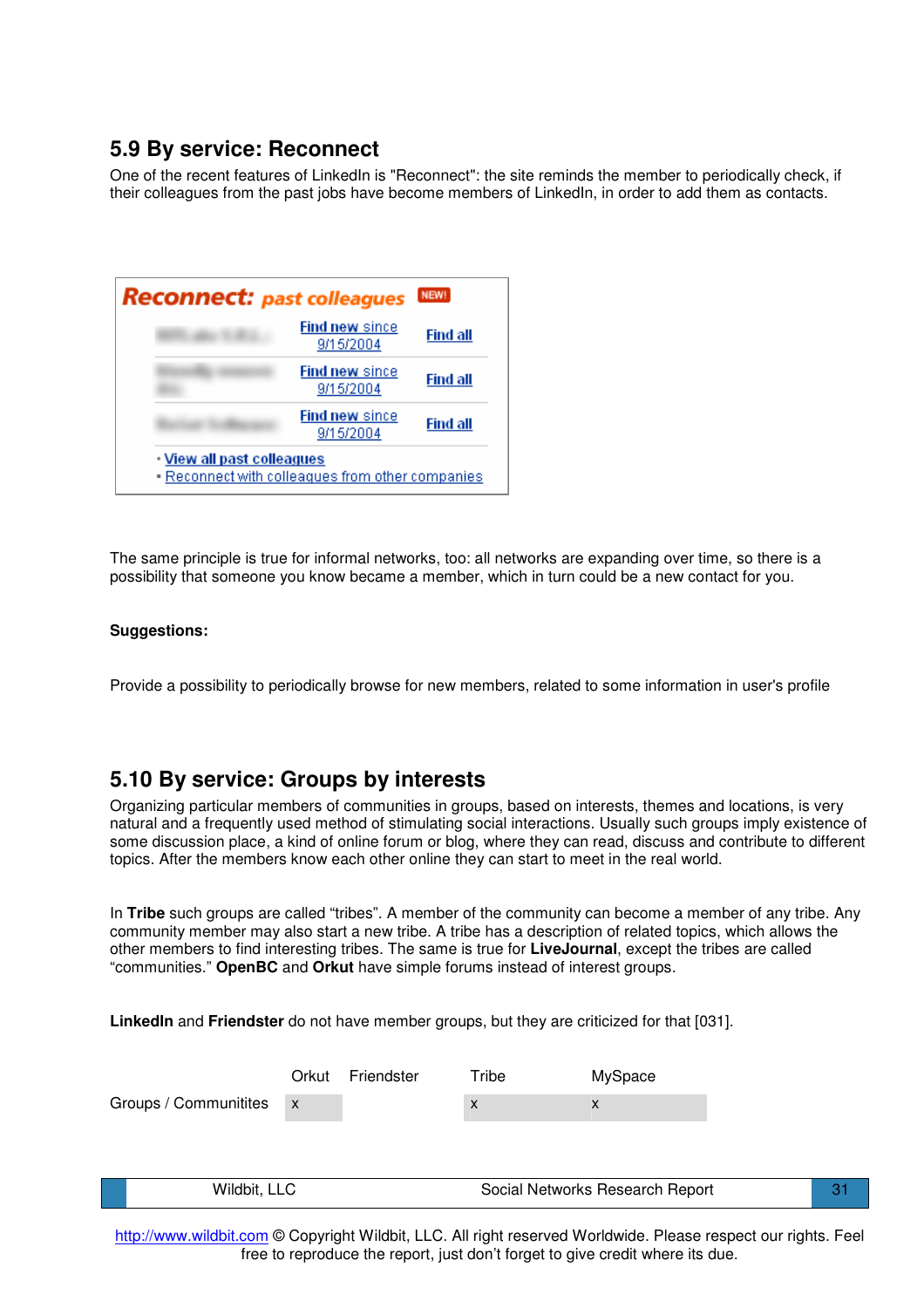Offering interest groups is essential

Interest group implies having some discussion place, where the members can interact online

Provide a keyword of interests for a group

Provide a search for group by keywords

Allow users (may be not everyone, but some with special status/paid account) to create own groups

Allow member to easily join and leave the group

Show the user activity of communities he participates in

Provide a picture for each group for better visual identification

After each login, randomly show user groups that have similar interest keywords as in the member's profile.

Exactly like with members' interests, the relevance of a group to a member's profile can be calculated (fuzzy match). So the user can be presented with a list of all groups, sorted by relevance (and limited by location).

## **5.11 By service: content rating**

Reputation systems can be divided into ranking systems, rating systems and collaborative filtering systems:

| Ranking systems                    | Use quantifiable measures of users' behavior (implicit information) to generate a rating.<br>Some examples of this type of reputation system are high-score lists, information about<br>the length of membership, frequency of visits etc. These reputation systems typically<br>only provide information about what kind of pattern users follow, and reveal little or no<br>personally relevant information. |
|------------------------------------|----------------------------------------------------------------------------------------------------------------------------------------------------------------------------------------------------------------------------------------------------------------------------------------------------------------------------------------------------------------------------------------------------------------|
| Rating systems                     | Use explicit evaluations given by users. These evaluations are used to generate a<br>weighted average for each object of interest. While these systems provide more<br>personally relevant information than ranking systems, they treat the population as a<br>single homogenous group.                                                                                                                        |
| Collaborative<br>filtering systems | Weight explicit or implicit evaluations by how much the rater and the user have<br>concurred on other items. If ratings from users and a reviewer show a high degree of<br>agreement (i.e., their ratings are similar for most items), the system assumes that the<br>user will find this reviewer's evaluations relevant. Reviewers are thus matched to the                                                   |

|  | Wildbit,<br>∟LC ∶ | Social Networks Research Report | n, |
|--|-------------------|---------------------------------|----|
|--|-------------------|---------------------------------|----|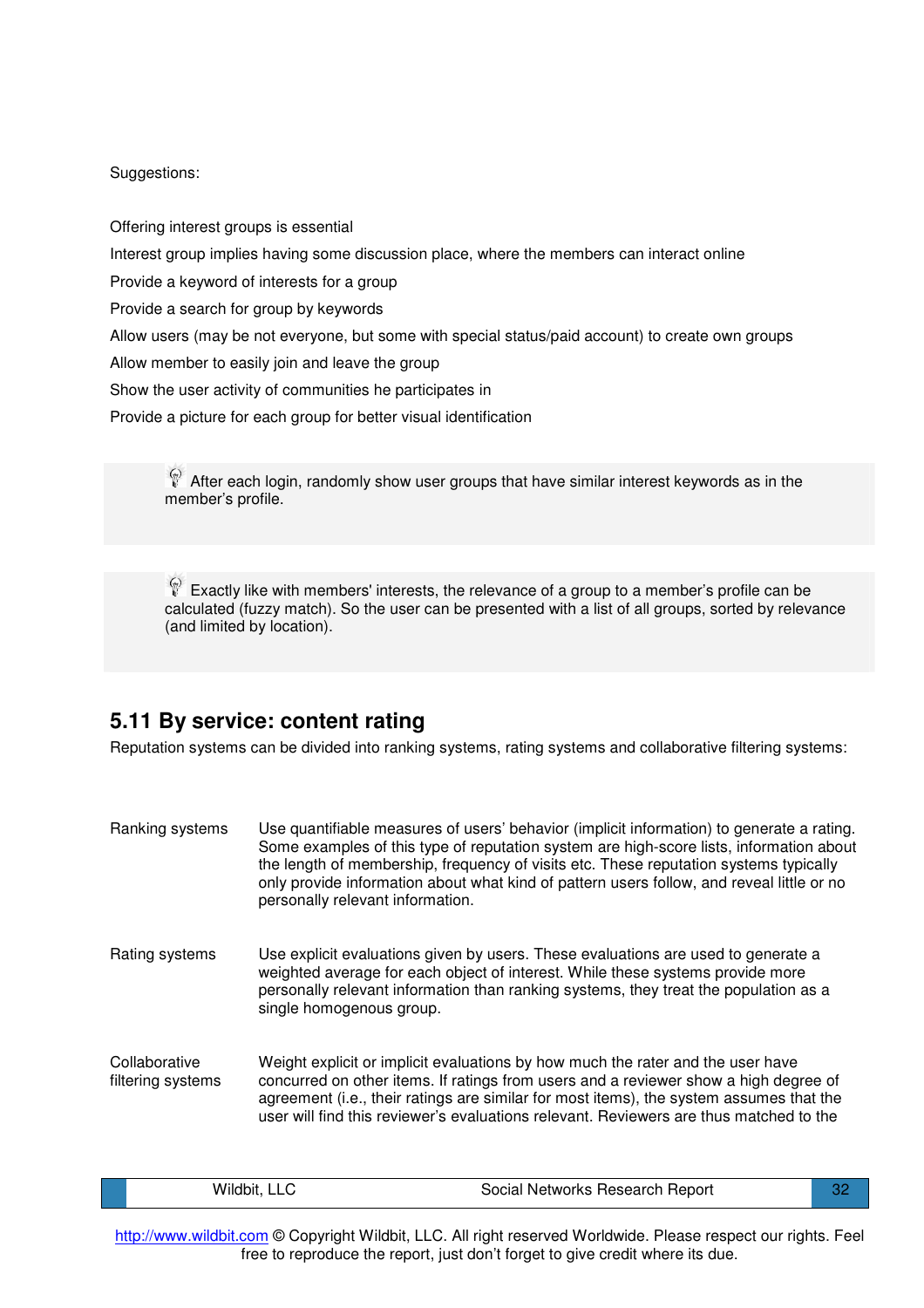users based on the similarity of past ratings. These systems are also the most expensive to build, populate, maintain, as well as the most complicated for users to understand. While the rating itself is easy to understand, why an item was or was not recommended is not obvious.

In our physical life, the movies we watch, the things we buy and whom we are introduced to depend largely on our friends' recommendations. Peer-based recommendations (or social network based reputation systems), whether they are given explicitly or inferred through the observations of peer behavior, are a significant influence on everyday decisions. The social context provided by 'friend of a friend' recommendations should be especially important in socially-oriented situations. The more social the situation, the more important peerbased information is. [022]

In order to anticipate the real world reputation pattern, a peer-based rating system can track the behavior of a user's 'friends,' generating ratings from this data. In other words, such systems observe what a user's friends do (e.g., with whom they interact, what they look at, what they buy), and make recommendations accordingly. Potential drawbacks are the implementation costs, privacy concerns, and that such ratings might be difficult to understand for users.

#### **Suggestions:**

Provide ranking system based on visit statistic

Provide users with ability to explicitly evaluate a resource

Prioritize ratings based on relationships between members

### **5.12 By service: Invitations to offline-meetings**

Some online networks (**MeetUp**, **Evite**) are dedicated completely to help people to organize offline meetings. **MeetUp** unites users in groups by interests and allows them to manage regularly meetings of group members. **Evite** helps to organize and manage spontaneous one-time meetings, allowing users to select the meeting place from the catalog (i.e. restaurants). **Evite** basically allows organizers to invite participants that are not members of **Evite** simply by email, which provides an opportunity for that person to become a member.

#### **Suggestions:**

Provide an ability to organize own offline-events, sending the invitations to others.

The others users may not be members of the community, so it should be possible to specify an email address of that person

The invitation can be sent to friends, interest groups, members by locality, or manually selected from a list of members

Provide a list of meeting places for these offline-meetings

| Wildbit, LLC |  |
|--------------|--|
|--------------|--|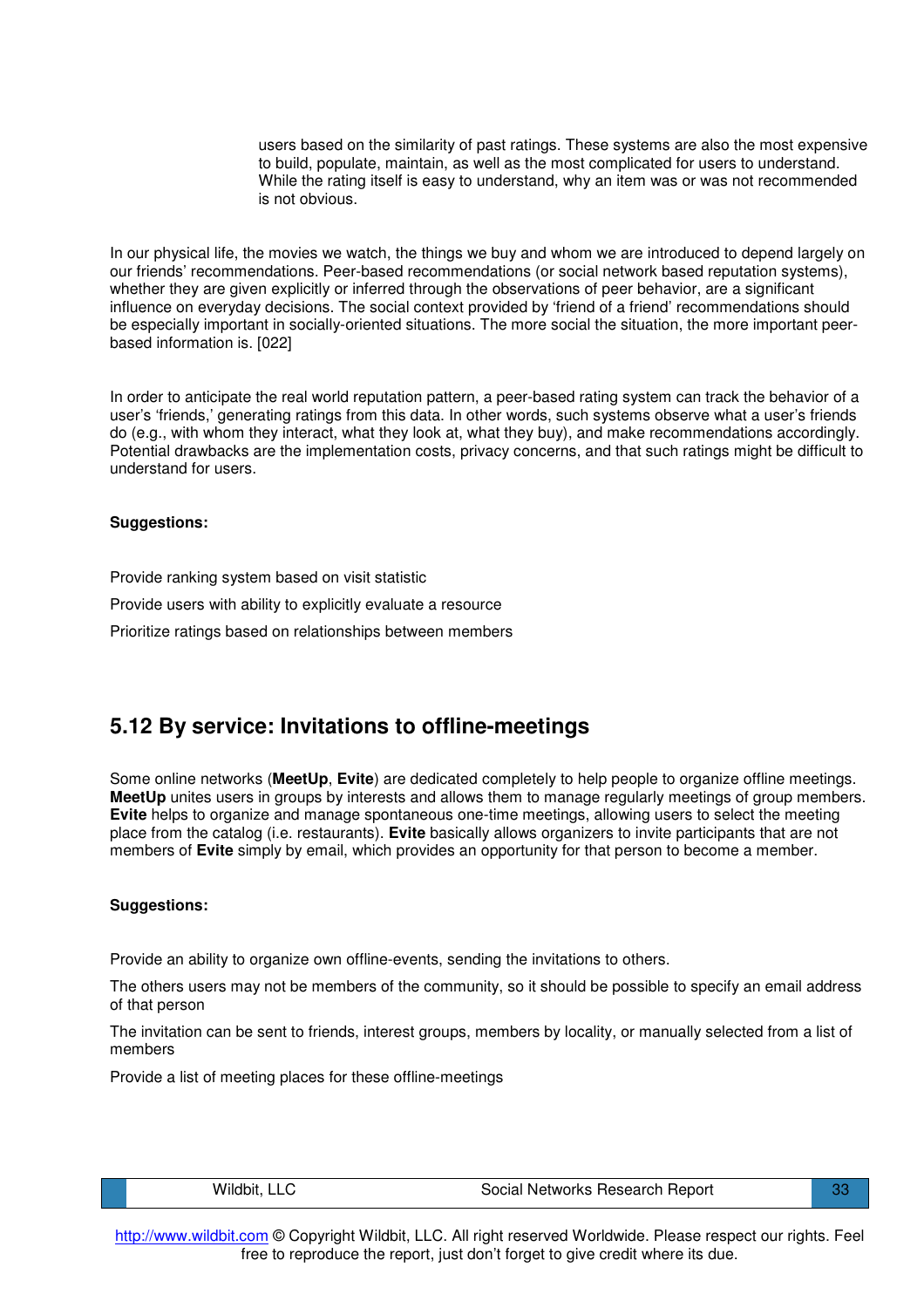### **5.13 By service: Blogs**

Blogs are great in providing content to the community since the content is both personal and emotional. Exposure of one's thoughts and personalities facilitates communication with other people.

|                     | Orkut | Friendster | Tribe | MySpace |
|---------------------|-------|------------|-------|---------|
| <b>Blogs</b>        |       | X          |       | X       |
|                     |       |            |       |         |
| <b>Suggestions:</b> |       |            |       |         |

Provide a blog-service to the community members

### **5.14 By service: Polls**

Quick polls provide a low-effort interaction mechanism that allows users to provide their opinions on a topic without participating in a discussion forum.

When organizing an offline-event, the person can be offered to choose between meeting places with help of the poll.

### **5.15 By service: Member bookmarking**

Sometimes a member stumbles upon another person in community, which seems to be interesting for him at first sight. However, adding him explicitly as a friend would mean to expose his interest to others, which the user doesn't want to do if he is not sure yet. To help users in this situation several communities (**Friendster**, **Tribe**, **OpenBC**) allow its members to "bookmark" other members.

|             | Orkut | Friendster | Tribe | MySpace |
|-------------|-------|------------|-------|---------|
| Bookmarking |       | X          |       |         |

**Suggestions:**

Provide the possibility to bookmark a person

| Wildbit, LLC | Social Networks Research Report |  |
|--------------|---------------------------------|--|
|              |                                 |  |